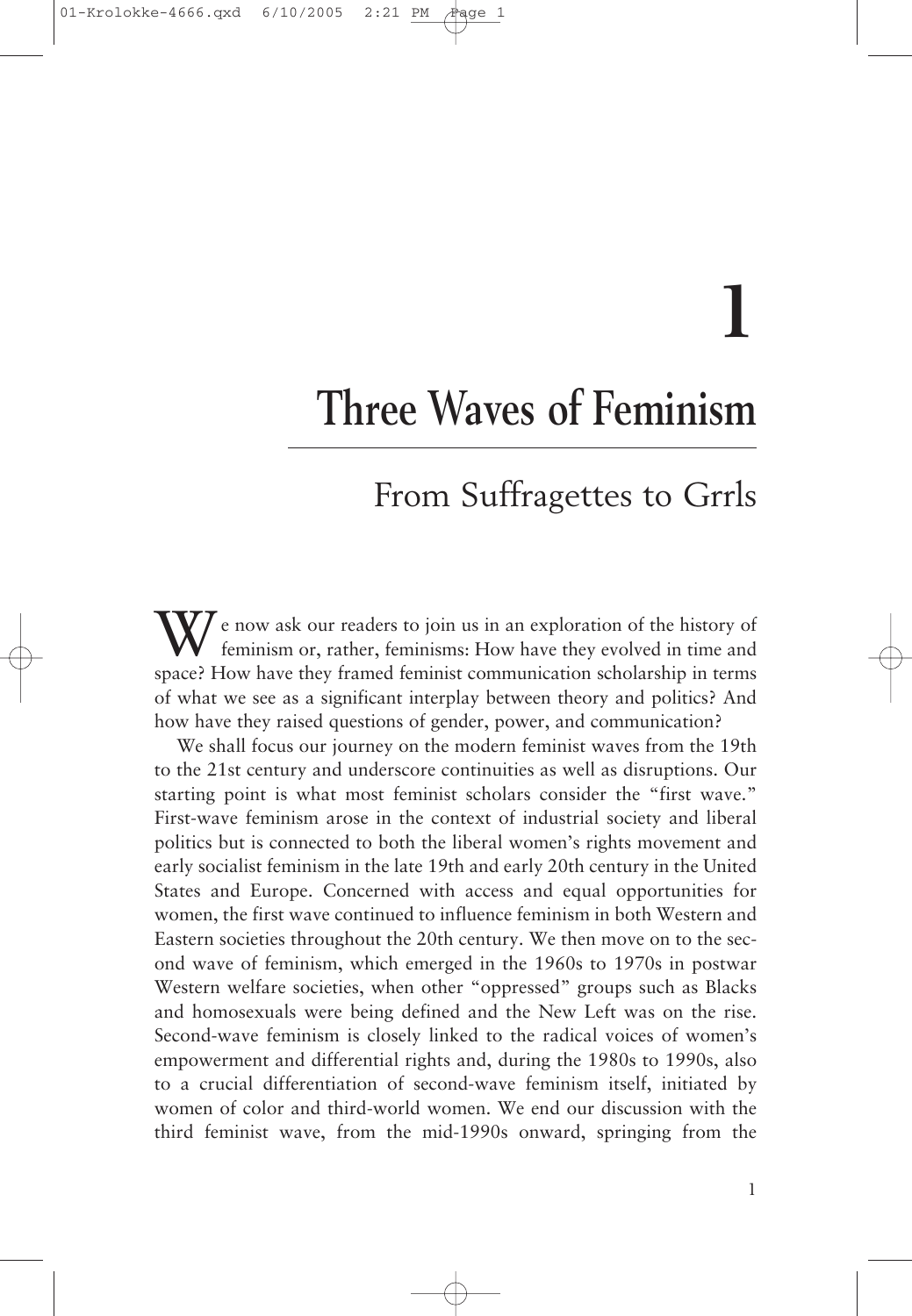emergence of a new postcolonial and postsocialist world order, in the context of information society and neoliberal, global politics. Third-wave feminism manifests itself in "grrl" rhetoric, which seeks to overcome the theoretical question of equity or difference and the political question of evolution or revolution, while it challenges the notion of "universal womanhood" and embraces ambiguity, diversity, and multiplicity in transversal theory and politics.

We could start much earlier. In fact, we could go as far back as antiquity and the renowned *hetaera* of Athens, or we could go even further back to prehistoric times in Mesopotamia and the Mediterranean regions and discuss goddess religions and matriarchy. Or we could examine the European Middle Ages and the mystical rhetoric of holy women like Hildegard von Bingen (1098–1179). We could also highlight the Renaissance tradition of learned women such as Leonora d'Este (1474–1539) or Enlightenment *beaux esprits* such as Madame de Rambouillet (1588–1665) or Germaine de Staël (1766–1817). Another obvious start would be the struggles of bourgeois European women for education and civic rights in the wake of the French Revolution. These were eloquently phrased by Olympes de Gouges (1748–1793), who drafted a *Declaration of the Rights of Women* (1791) analogous to *The Declaration of the Rights of Man* (1789).

# **The First Feminist Wave: Votes for Women**

*Germany has established "Equal, universal, secret direct franchise," the senate has denied equal universal suffrage to America. Which is more of a Democracy, Germany or America?*

> — Banner carried during picketing of the White House, October 23, 1918

Imagine: During World War I, members of the National Women's Party (NWP) protest outside the White House with confrontational banners accusing the government of undemocratic practices. Germany had already granted women suffrage, but the United States—the proponent of freedom and democracy for all—had yet to enfranchise half of its citizens. The banner created an outrage, the police received orders to arrest the picketers, and onlookers destroyed the banner (Campbell, 1989). Comparing Germany to the United States was treachery. However, the picketers did receive some sympathy—after all, well-dressed, well-educated, White, middle-class women were going to jail. This was no way to treat ladies!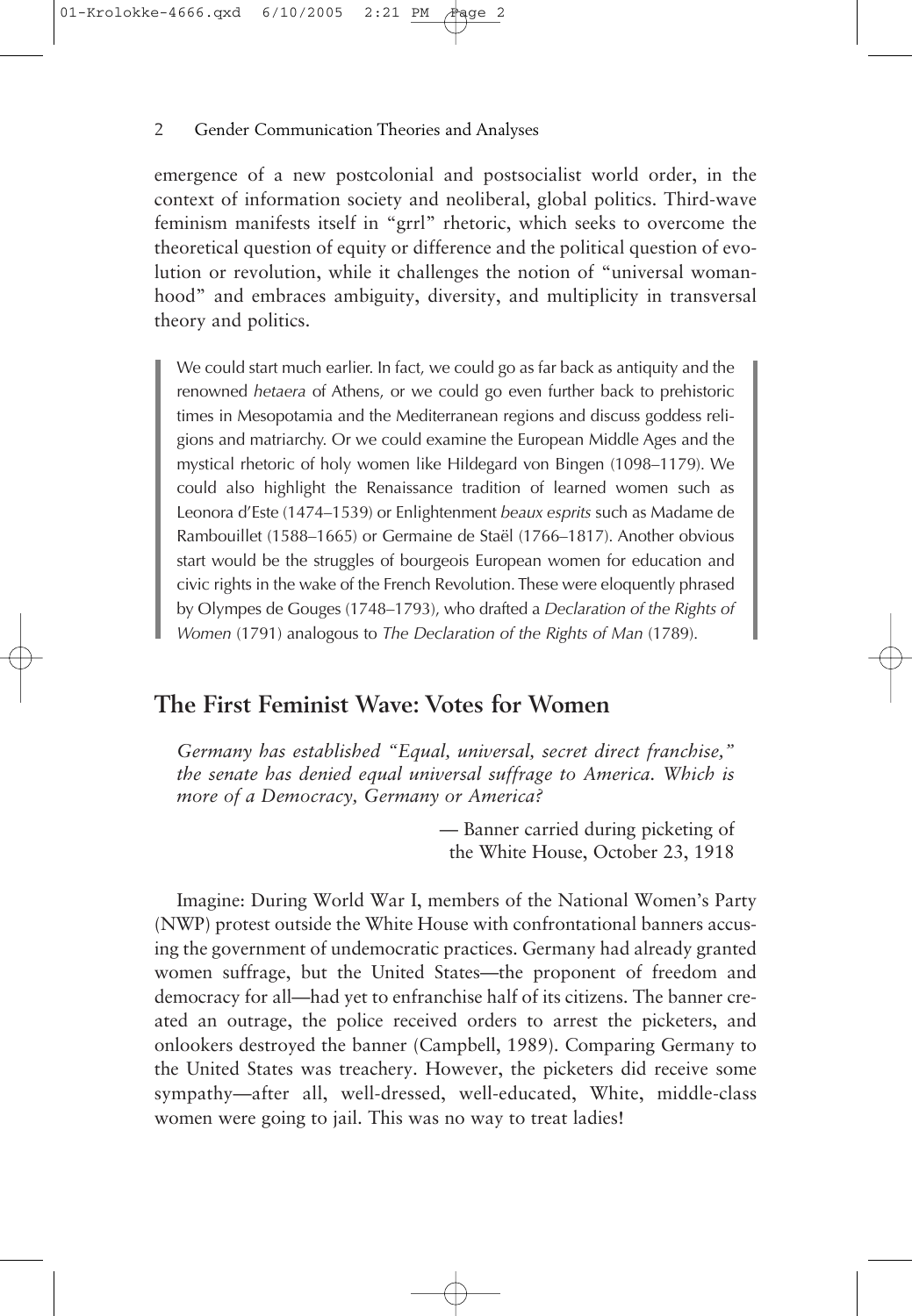The demonstrators knew what they were doing: Dressed in their Sunday best, they offered no resistance to the police and thus both appalled and appealed to the public. They personified White, middle-class femininity, while engaging in very unfeminine and less-than-bourgeois practices. The action was inspired by radical agitator Alice Paul (1885–1977), who introduced militant tactics to the NWP: parades, marches, picketing (mainly the White House) as well as watch fires to burn President Wilson's speeches (Campbell, 1989). Alice Paul's tactics were confrontational but also clever, and they were a thorn in the side of President Wilson, who much preferred the less radical tactics of the National American Women's Suffrage Association (NAWSA).

*Parliaments have stopped laughing at woman suffrage, and politicians have begun to dodge! It is the inevitable premonition of coming victory.*

— Carrie Chapman Catt (1859–1947)

The first wave of feminism in the United States was characterized by diverse forms of intervention that have continued to inspire later feminist movements. But despite the activist talents of Alice Paul, the organizational skills of Carrie Chapman Catt (1859–1947), president of NAWSA, and the splendid oratory of Anna Howard Shaw (1847–1919), also a former president of NAWSA, it was a long struggle before women won the vote in 1920 (Campbell, 1989). The struggle went as far back as the Seneca Falls Convention in New York in 1848, during which more than 300 men and women assembled for the nation's first women's rights convention. The Seneca Falls Declaration was outlined by Elizabeth Cady Stanton (1815–1902), claiming the natural equity of women and outlining the political strategy of equal access and opportunity. This declaration gave rise to the suffrage movement (see Stanton, 1948).

*I always feel the movement is a sort of mosaic. Each of us puts in one little stone, and then you get a great mosaic at the end.*

— Alice Paul (1885–1977)

In the early stages, the first wave of feminism in the United States was interwoven with other reform movements, such as abolition and temperance, and initially closely involved women of the working classes. However,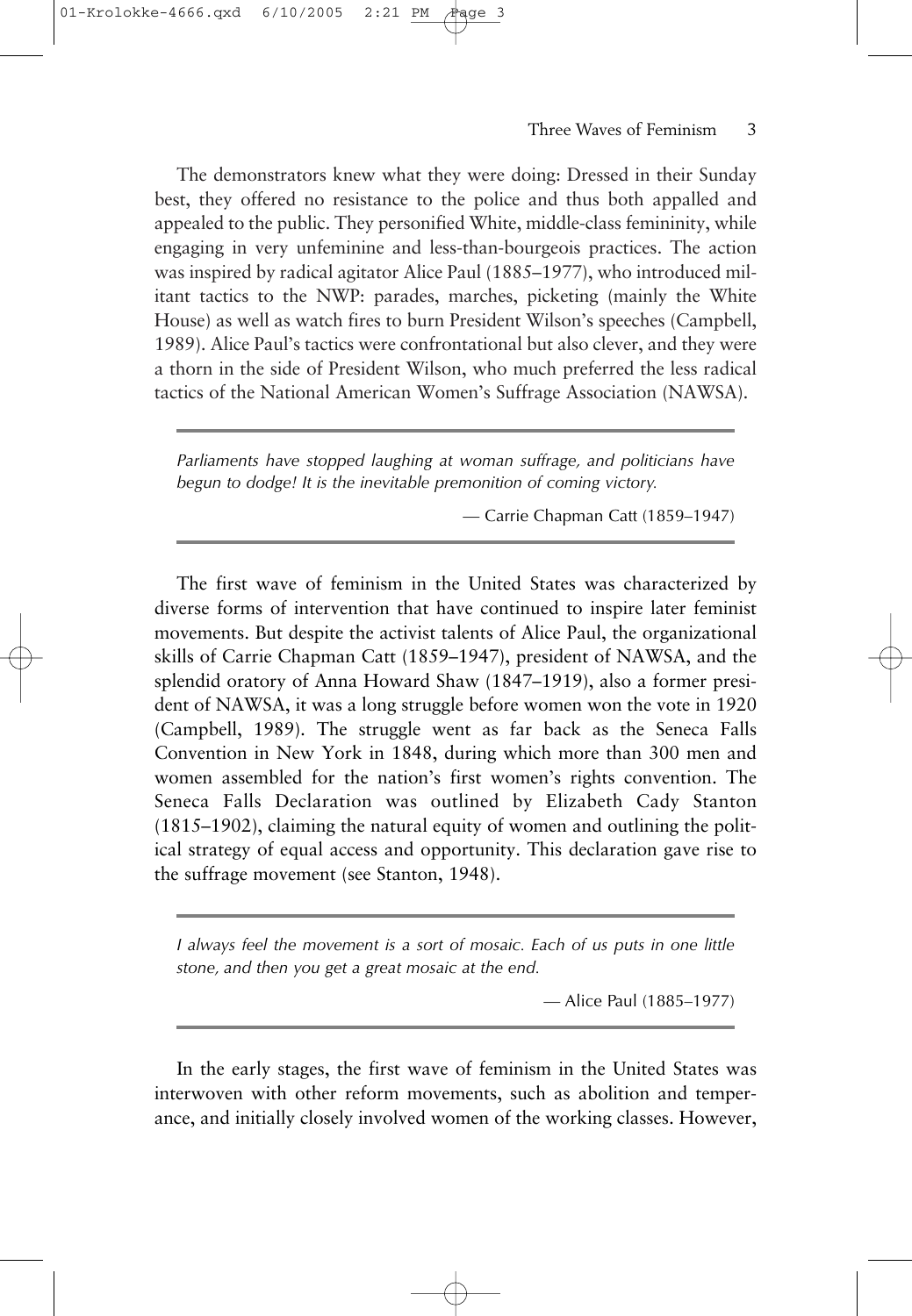it was also supported by Black women abolitionists, such as Maria Stewart (1803–1879), Sojourner Truth (1797–1883), and Frances E. W. Harper (1825–1911), who agitated for the rights of women of color. Elizabeth Cady Stanton and several others from the more radical parts of the women's rights movement appeared as delegates to the National Labor Union Convention as early as 1868, before any successful attempts to organize female labor (Firestone, 1968).

*Dat man ober dar say dat women needs to be helped into carriages and lifted ober ditches, and to hab de best place everywhar. Nobody eber helps me into carriages, or ober mud-puddles, or gibs me any best place! And ain't I a woman! Look at me! Look at my arm! I have ploughed, and planted and gathered into barns, and no man could head me! And ain't I a woman? I have borne thirteen children, and seem 'em mos' all sold into slavery, and when I cried out my mother's grief, none but Jesus heard me! And ain't I a woman?*

— Sojourner Truth (1797–1883)

When women's rights activists gradually realized that disenfranchisement severely hampered reformatory efforts, they became determined to rectify this obvious injustice. Still, for women to gain the vote was a highly controversial issue. Even well-meaning skeptics feared that it would mean a setback for men of color, who were also at that time campaigning for enfranchisement, not to mention southerners' fears that the thousands of illiterate women of color would also claim their rights. Thus, although women of color continued to participate and representatives such as Ida B. Wells (1862–1931) and Mary Church Terrell (1868–1954) also strove to show how the linkage of sexism and racism functioned as the main means of White male dominance, the first wave of feminism consisted largely of White, middle-class, well-educated women (Campbell, 1989). This tendency was only reinforced by the counterstrikes of both the abolitionist movement and the working unions to also keep women involved in these movements. Furthermore, the Civil War in the United States and, later on, both World War I and World War II meant a severe backlash for women's rights, as the focus then became demands of national unity and patriotism.

*Resolved, that the women of this nation in 1876, have greater cause for discontent, rebellion, and revolution than the men of 1776.*

— Susan B. Anthony (1820–1906)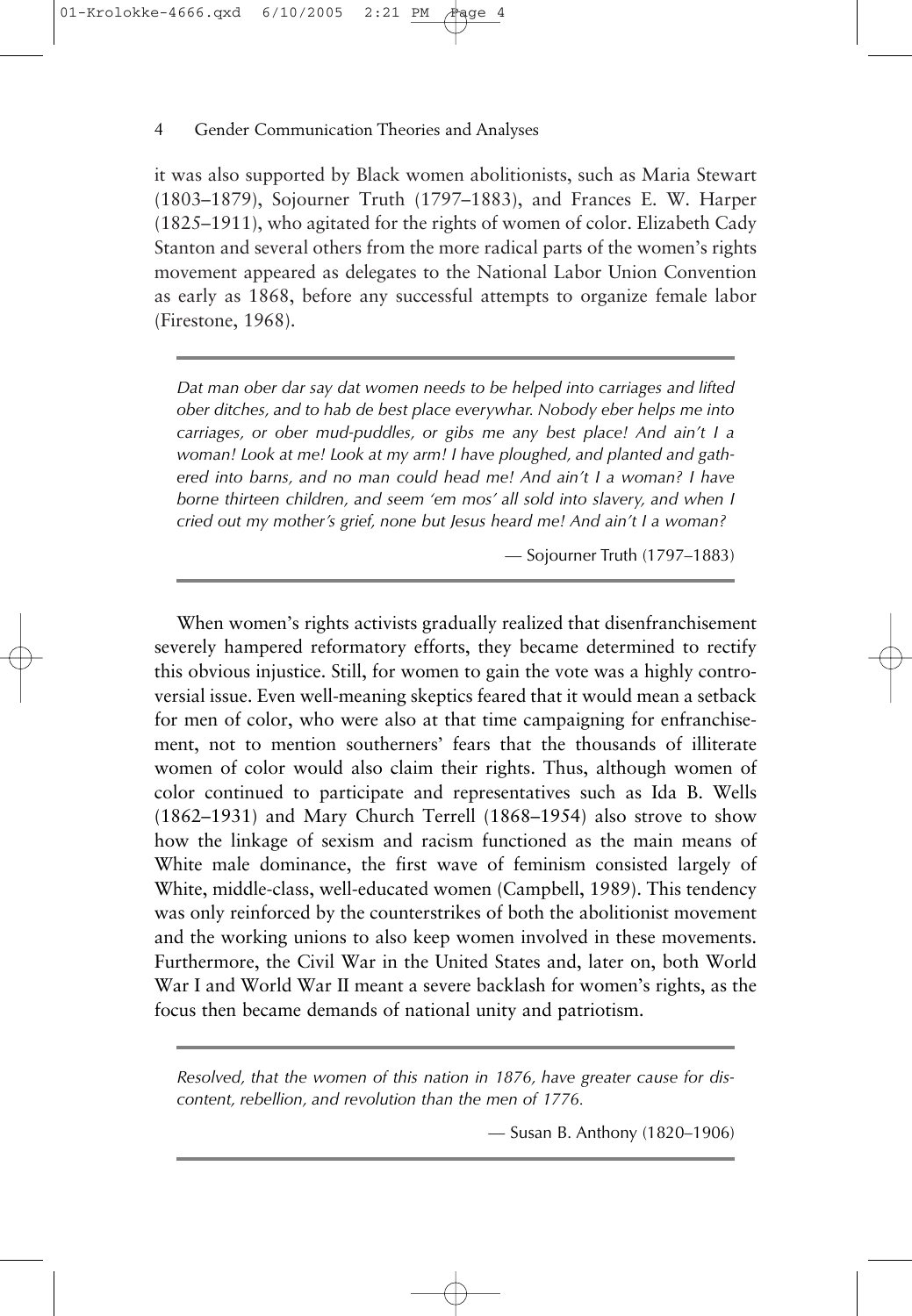Suffragists confronted stereotypes of women and, in particular, claims of proper female behavior and talk. First, they engaged in public persuasion, which in those days was considered most unwomanly. Campbell (1989) put it this way: "No 'true woman' could be a public persuader" (pp. 9–10). Second, their very activity challenged the "cult of domesticity," which in those days dictated that a true woman's place was in the home, meeting the needs of husband and children. Women were further required to be modest and to wield only indirect influence, and certainly not engage in public activities. So, when a woman spoke in public, she was, by definition, displaying masculine behaviors. She was even ignoring her biological weaknesses a smaller brain and a more fragile physique—which she was supposed to protect in order to ensure her reproductive abilities. Such claims led some women's rights activists to argue that women should indeed gain the right to vote from an argument of expediency (Campbell, 1999). This argument was based on the claim that women and men are, in fact, fundamentally different and that women have a natural disposition toward maternity and domesticity. However, the argument ran that it would therefore be advantageous to society to enfranchise women, so they would then enrich politics with their "innately" female concerns. Furthermore, if women had the vote, the argument ran, they would perform their roles as mothers and housewives even better. On the other hand, we find another well-used argument: justice (Campbell, 1989). Following this argument, women and men are, at least in legal terms, equal in all respects; therefore, to deny women the vote was to deny them full citizenship (Campbell, 1989, p. 14).

01-Krolokke-4666.qxd 6/10/2005

*I would have girls regard themselves not as adjectives but as nouns.*

— Elizabeth Cady Stanton (1815–1902)

Some first-wave feminists pursued the argument of women's innate moral superiority, thus embracing what might be called "difference first-wave feminism." This argument was part of a sophisticated rhetoric of equity, developed simultaneously in Europe and in the United States, which shared the modern, Western political framework of enlightenment and liberalism, anchored in universalism. From this point of view, patriarchy was understood as a fiasco that was both nonrational and nonprofitable and thereby illegitimate, but nevertheless reinforced women's marginal societal status and domination and made women a cultural emblem of deficiency. Politically, this view led to the claim that women and men should be treated as equals and that women should not only be given access to the same resources and positions as men but also be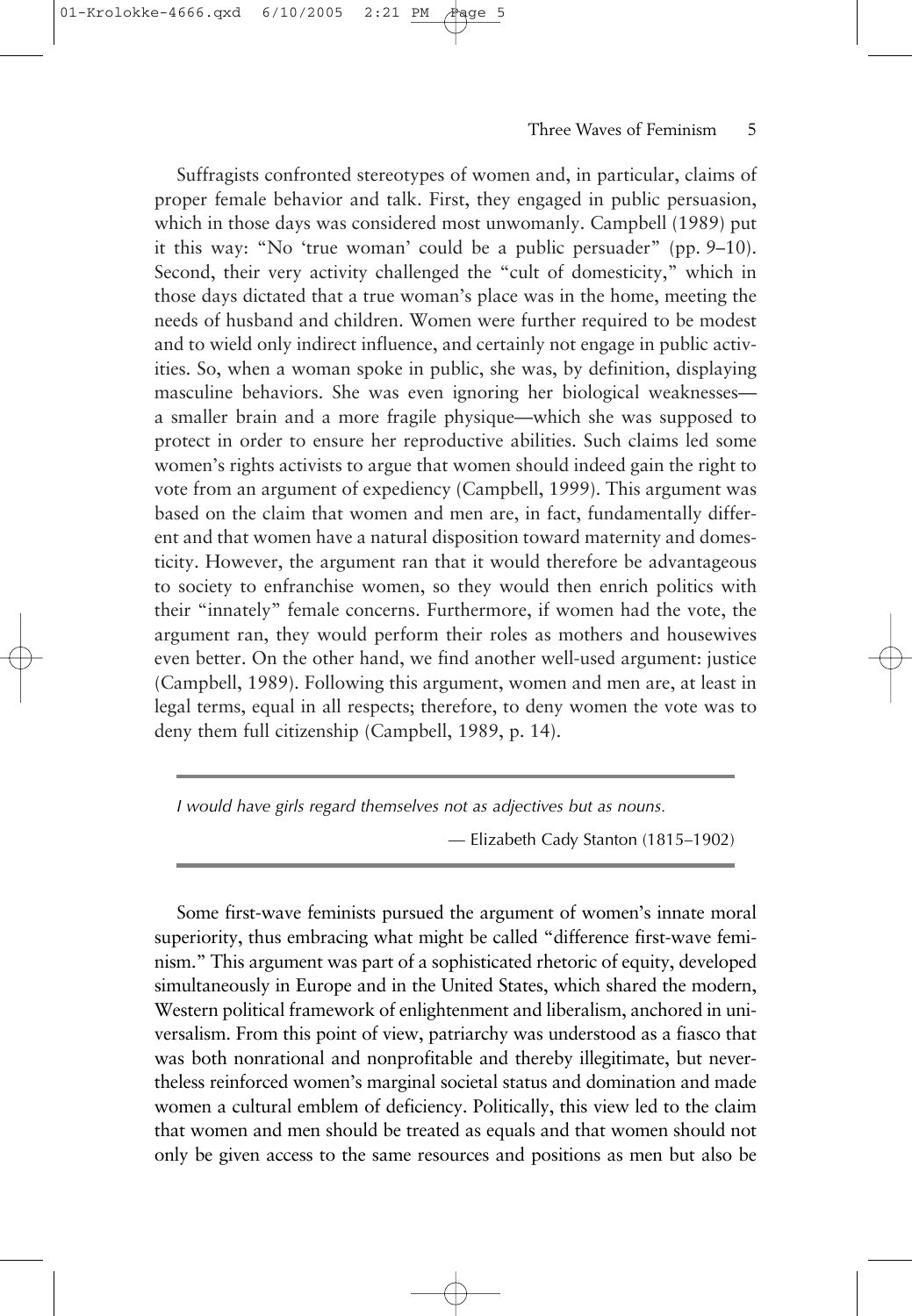acknowledged for their contributions and competencies. This concept is often called "equal-opportunities feminism" or "equity feminism," and it is characterized by the lack of distinction between sex and gender. Even though biological differences were understood to form the basis of social gender roles, they were not considered a threat to the ideal of human equity, and biological differences were therefore not accepted as theoretically or politically valid reasons for discrimination.

*No race can afford to neglect the enlightenment of its mothers.*

— Frances E. W. Harper (1825–1911)

One of the earliest manifestations of liberal first-wave feminism in Europe, Mary Wollstonecraft's *A Vindication of the Rights of Woman* (1792), was written in the wake of the French Revolution and is still read as a seminal text. Virginia Woolf's *A Room of One's Own* (1929) and Simone de Beauvoir's *The Second Sex* (1949) are central to the canon as well, even though both authors were also laying the groundwork for radical secondwave feminism. Woolf introduced the notion of female bisexuality and a unique woman's voice and writing, Beauvoir the notion of women's radical otherness or, rather, the cognitive and social process of "othering" women as the second sex in patriarchal societies. We would say that Beauvoir thereby produced an authoritative definition of patriarchy.

*The woman who strengthens her body and exercises her mind will, by managing her family and practising various virtues, become the friend, and not the humble dependent of her husband.*

— Mary Wollstonecraft (1759–1797)

Parallel to this strand of liberal first-wave feminism, a distinct socialist/ Marxist feminism developed in workers' unions in the United States, in reformist social-democratic parties in Europe, and during the rise of communism in the former Soviet Union. It was initiated by, among others, Rosa Luxemburg (1870–1919) in Germany, Alexandra Kollontai (1873–1952) in Russia, and anarchist Emma Goldman (1869–1940) in the United States. Liberal and socialist/Marxist feminism shared a basic belief in equity and equal opportunities for women and men, but the latter focused particularly on working-class women and their involvement in class struggle and socialist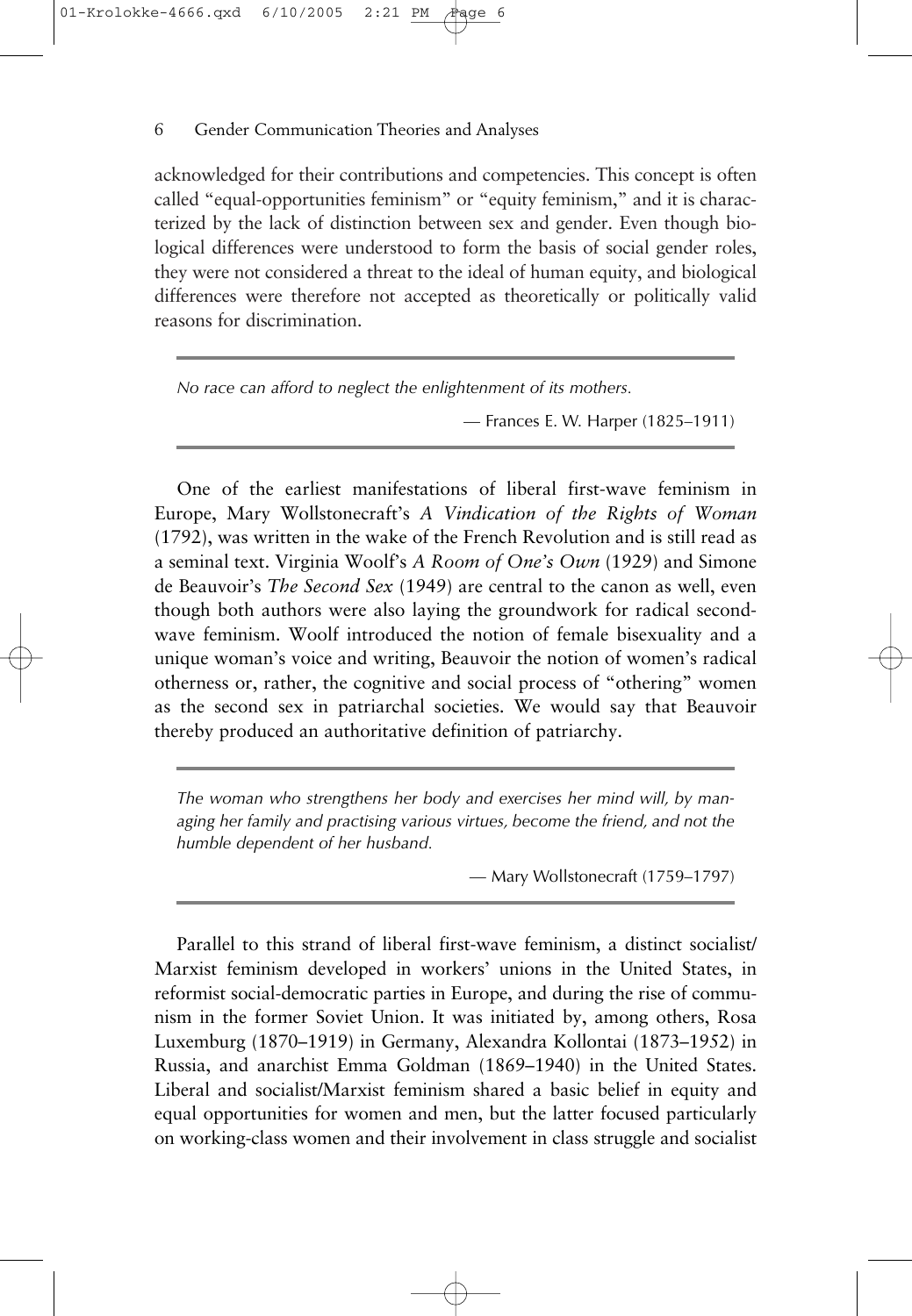revolution. Socialist feminists such as Rosa Luxemburg and, in particular, Alexandra Kollontai and Emma Goldman, paved the way for second-wave feminism, fighting both politically and in their own private lives for women's right to abortion, divorce, and nonlegislative partnership—and against sexism both in bourgeois society and within the socialist movements.

*We will be victorious if we have not forgotten how to learn.*

— Rosa Luxemburg (1871–1919)

Both liberal and socialist/Marxist feminism continued to develop and maintain strong voices in 20th-century feminism, though they were soon challenged by other types of feminism, as we are going to see below. The concept of equal opportunity framed a particular type of equity research, which arose outside the academy in the first half of the 20th century, and gradually provided the basis for a growing field of research in "the women issue." Following the scientific paradigm of structuralism as a set of ways and means of knowing, equity research initially took the basic format of muted group theory (see Chapter 2). In Chapter 3, we further relate this particular body of work to the methodology of conversation analysis, and in Chapter 4, we explore its manifestation as the dominance and deficit approach in terms of communication and present you with an example of conversation analytic communication work.

*As a woman, I have no country. As a woman, I want no country. As a woman, my country is my world.*

— Virginia Woolf (1882–1941)

## **The Second Feminist Wave: "The Personal Is Political"**

*The revlon lady tells her to put on a mask. "be a whole new person" and "get a whole new life."*

— Protest sign carried during the 1969 Miss America Pageant

The term *second-wave feminism* refers mostly to the radical feminism of the women's liberation movement of the late 1960s and early 1970s. We start our presentation of second-wave feminism with the first harbinger of a new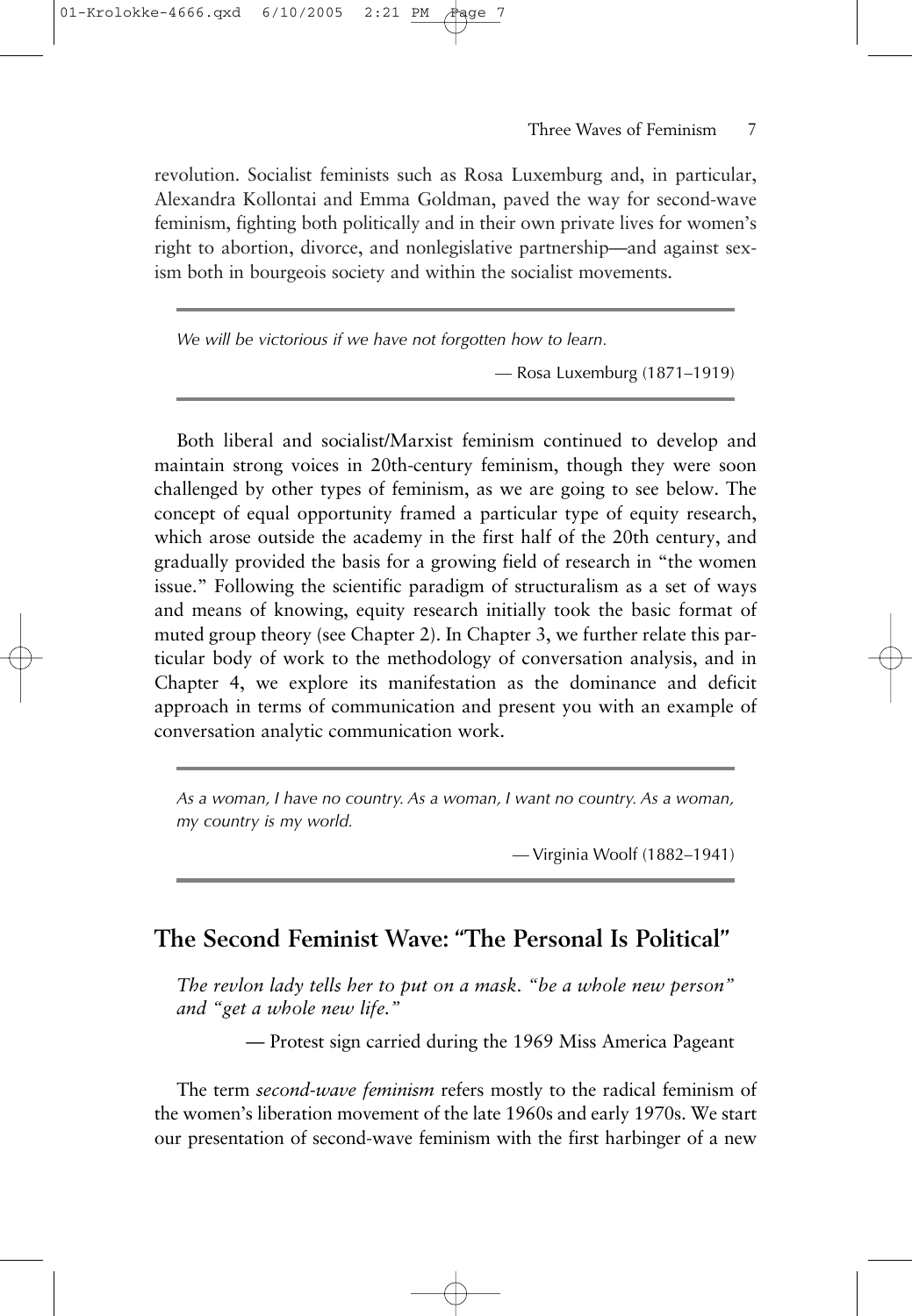feminism and the most publicized event in the United States: the protests associated with the Miss America Pageants in 1968 and 1969 (Freeman, 1975). Inspired by the tactics of the more activist parts of liberal feminism, radical second-wave feminists also used performance (e.g., underground or guerilla theater) to shed light on what was now termed "women's oppression."

*There are very few jobs that actually require a penis or vagina. All other jobs should be open to everybody.*

— Florynce Kennedy (1916–2000)

The Redstockings, the New York Radical Feminists, and other significant feminist groups joined the 1969 protest to show how women in pageant competitions were paraded like cattle, highlighting the underlying assumption that the way women look is more important than what they do, what they think, or even whether they think at all (Freeman, 1975). Marching down the Atlantic City boardwalk and close to the event itself, feminists staged several types of theatrical activism: crowning a sheep Miss America and throwing "oppressive" gender artifacts, such as bras, girdles, false eyelashes, high heels, and makeup, into a trash can in front of reporters (Freeman, 1975). Carrying posters reading, "Cattle Parades Are Degrading to Human Beings," "Boring Job: Woman Wanted," and "Low Pay: Woman Wanted," feminists made their message loud and clear: Women were victims of a patriarchal, commercialized, oppressive beauty culture (Freeman, 1975). It was a perfectly staged media event. A small group of women bought tickets to the pageant show and smuggled in a banner that read "WOMEN'S LIBERATION," while shouting "Freedom for Women" and "No More Miss America," hereby exposing the public to an early second-wave feminist agenda (Freeman, 1969).

*A woman reading Playboy feels a little like a Jew reading a Nazi manual.*

— Gloria Steinem (1934–)

Radical second-wave feminism cannot, however, be discussed separately from other movements of the 1960s and 1970s. In fact, it grew out of leftist movements in postwar Western societies, among them the student protests, the anti–Vietnam War movement, the lesbian and gay movements, and, in the United States, the civil rights and Black power movements. These movements criticized "capitalism" and "imperialism" and focused on the notion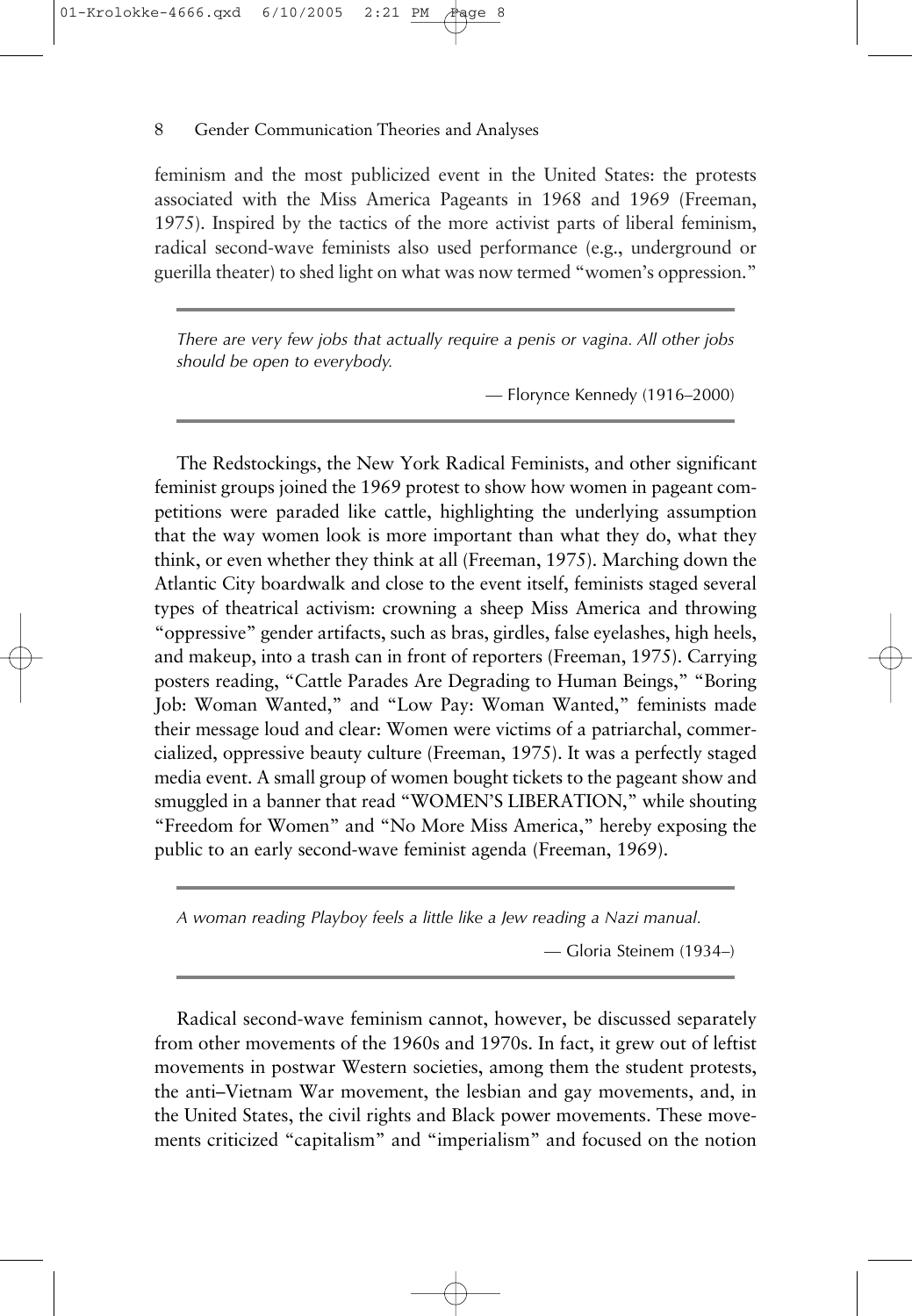and interests of "oppressed" groups: the working classes, Blacks, and in principle, also women and homosexuals. In the New Left, however, women found themselves reduced to servicing the revolution, cut off from real influence and thus, once again, exposed to sexism. This was now understood as a separate oppression experienced by women in addition to racism, "classicism," and was later renamed "heterosexism." As a consequence, they formed women-only "rap" groups or consciousness-raising groups, through which they sought to empower women both collectively and individually using techniques of sharing and contesting, explained in "The BITCH Manifesto" (Freeman, 1968) and the first second-wave publication, *Sisterhood is Powerful,* edited by Robin Morgan in 1970. This type of activity and rhetoric was typical to the second-wave movement and in particular to the Redstockings, who created their name by combining *bluestockings,* a pejorative term for educated and otherwise strong-minded women in the 18th and 19th centuries, with *red,* for social revolution. The Redstockings was one of the influential but short-lived radical feminist groups of the 1960 to 1970s and produced many of the expressions that have become household words in the United States: "Sisterhood is powerful," "consciousness raising," "The personal is political," "the politics of housework," the "prowoman line," and so on. Key to this branch of feminism was a strong belief that women could collectively empower one other.

01-Krolokke-4666.qxd 6/10/2005

*Women are not inherently passive or peaceful. We're not inherently anything but human.*

— Robin Morgan (1941–)

Radical second-wave feminism was theoretically based on a combination of neo-Marxism and psychoanalysis, outlined by feminist scholars such as Juliet Mitchell in *The Subjection of Women* (1970) and Shulamith Firestone in *The Dialectic of Sex: The Case for Feminist Revolution* (1970). They claimed that patriarchy is inherent to bourgeois society and that sexual difference is more fundamental than class and race differences. They even claimed that women—due to their primary social attachment to the family and reproduction—constitute a class and economy of their own, based on the unpaid work in the home, the productivity of motherhood, and their function as a workforce reserve. The Freudian theory of women's "natural" dependency and sexual frigidity was at first denounced, then later rearticulated as a mimicry of the unholy alliance between capitalism and patriarchy that designates sexism as the particular character of women's oppression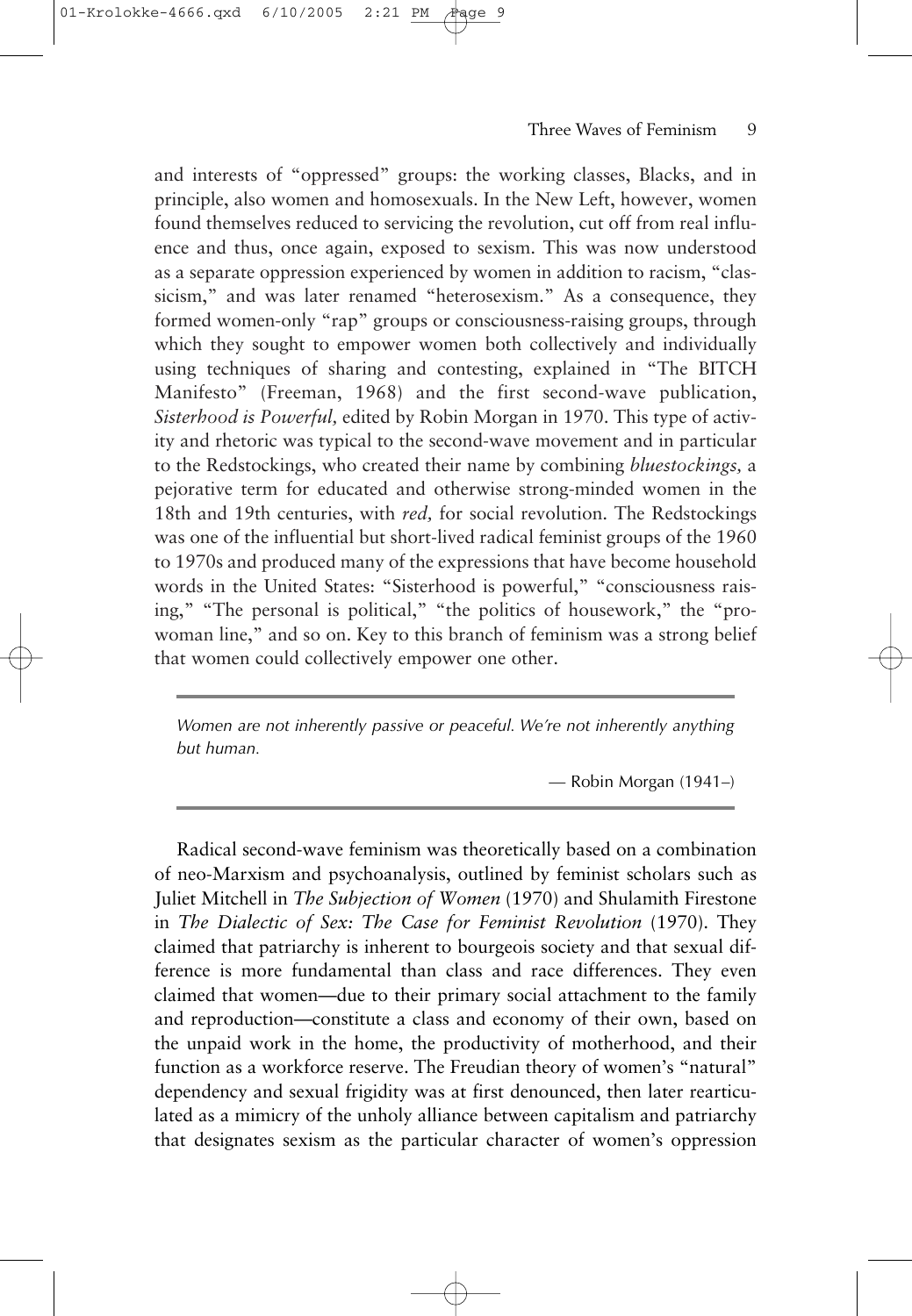(Mitchell, 1970). At the core of this new movement was another significant book, *Sexual Politics,* by Kate Millett (1969), in which she insisted on women's right to their own bodies and a sexuality of their "own"—a sexuality that is disconnected from the obligations of marriage and motherhood. Yet other radical feminists, such as the lesbian author Adrienne Rich and the African American lesbian author Audre Lorde (1934–1992), used poetry, speeches, and writing to link heterosexuality and women's oppression. Both great rhetoricians, they claimed that heterosexuality is a compulsory institution designed to perpetuate the social power of men across class and race. In works such as *On Lies, Secrets, and Silence* (Rich, 1980) and *Sister Outsider: Essays and Speeches* (Lorde, 1984), they explored how sexism, racism, and classicism work together by means of the heterosexual imperative. Thus, in the early phase, radical second-wave feminisms were characterized by a claim for sisterhood and solidarity, despite differences among women and a simultaneous investment in the slogans "Woman's struggle is class struggle" and "The personal is political," directing the feminist agenda to attempt to combine social, sexual, and personal struggles and to see them as inextricably linked.

*Life on the planet is born of woman.*

— Adrienne Rich (1929–)

*Womanist is to feminist as purple is to lavender.*

— Alice Walker (1944–)

Women's liberation grew out of the New Left and provided alliances with socialist/Marxist feminisms in areas such as the criticism of the dual workload for women working outside as well as inside the home, the demand of equal pay for equal work, and a breakdown of the gendered division of the educational system and the labor market. Sheila Rowbotham explored these issues in her influential book *Women, Resistance, and Revolution* (1972), and Angela Y. Davis expanded on the intersections of gender, race, and class in *Women, Race, and Class* (1981). In addressing what they saw as "the woman question," they concluded that the emancipation of women would occur only with the destruction of capitalism and the rise of socialism, when women would be freed from dependency on men and the family and be involved in "productive" labor. In areas such as the criticism of "sex roles" and "the beauty myth," however, women's liberation was closer to liberal feminism, which still had a strong hold.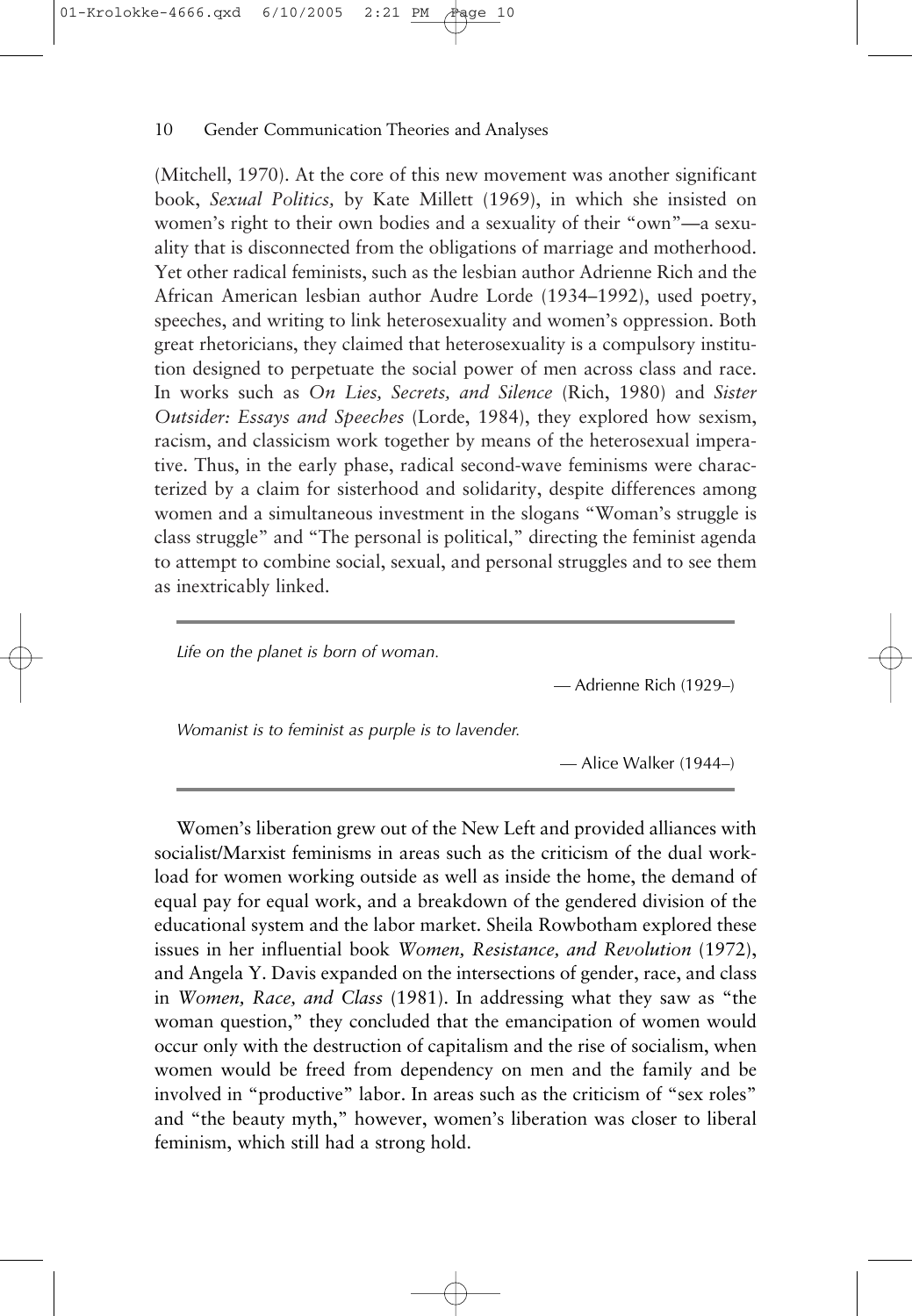*Men will often admit other women are oppressed but not you.*

01-Krolokke-4666.qxd 6/10/2005

— Sheila Rowbotham (1943–)

Liberal feminists in all Western countries were inspired by Betty Friedan's landmark book, *The Feminine Mystique* (1963). Along with Rowbotham and Davis but from quite a different point of view, liberal feminists maintained that the discontent experienced by many middle-class women in postwar Western societies was due to their lack of social power and political influence. The solution they advocated was not necessarily paid work outside the home; indeed, one of their demands was payment for housewives a kind of citizen's income—along with representation in public institutions, and so on. Zillah Eisenstein's work *The Radical Future of Liberal Feminism* (1981) can be said to anticipate the continuity of liberal feminism from first wave, during the second wave, and on to today's neoliberal feminism. Typical liberal feminist concerns during the second wave, however, were documenting sexism in private as well as public life and delivering a criticism of gendered patterns of socialization. In the United States, for example, the National Organization for Women (NOW) documented sexism in children's books, and parents' different responses to girls and boys were seen as examples of how deeply sexism is embedded in conventional thought and practice.

*The feminine mystique has succeeded in burying millions of American women alive.*

— Betty Friedan (1921–)

Whereas both liberal and socialist/Marxist feminists worked to access and influence the institutions of society, radical feminists were critical of these institutions and skeptical of, if not outright opposed to, the inclusion of more women in what they considered profit-driven, patriarchal institutions. The spiritual and ecofeminist parts of the movement, represented, for instance, by Mary Daly in *Gyn/Ecology* (1978) and Starhawk in *The Spiral Dance: A Rebirth of the Ancient Religion of the Great Goddess* (1979), turned to the development of separate enterprises and eventually of womanonly corporations and zones. After a few decades on the margins of feminism, this particular feminist perspective has been revived today in numerous ways: from sustainable development and simple living to corporate feminism and separatist women-only spaces, such as "SAPPHO" on the Internet.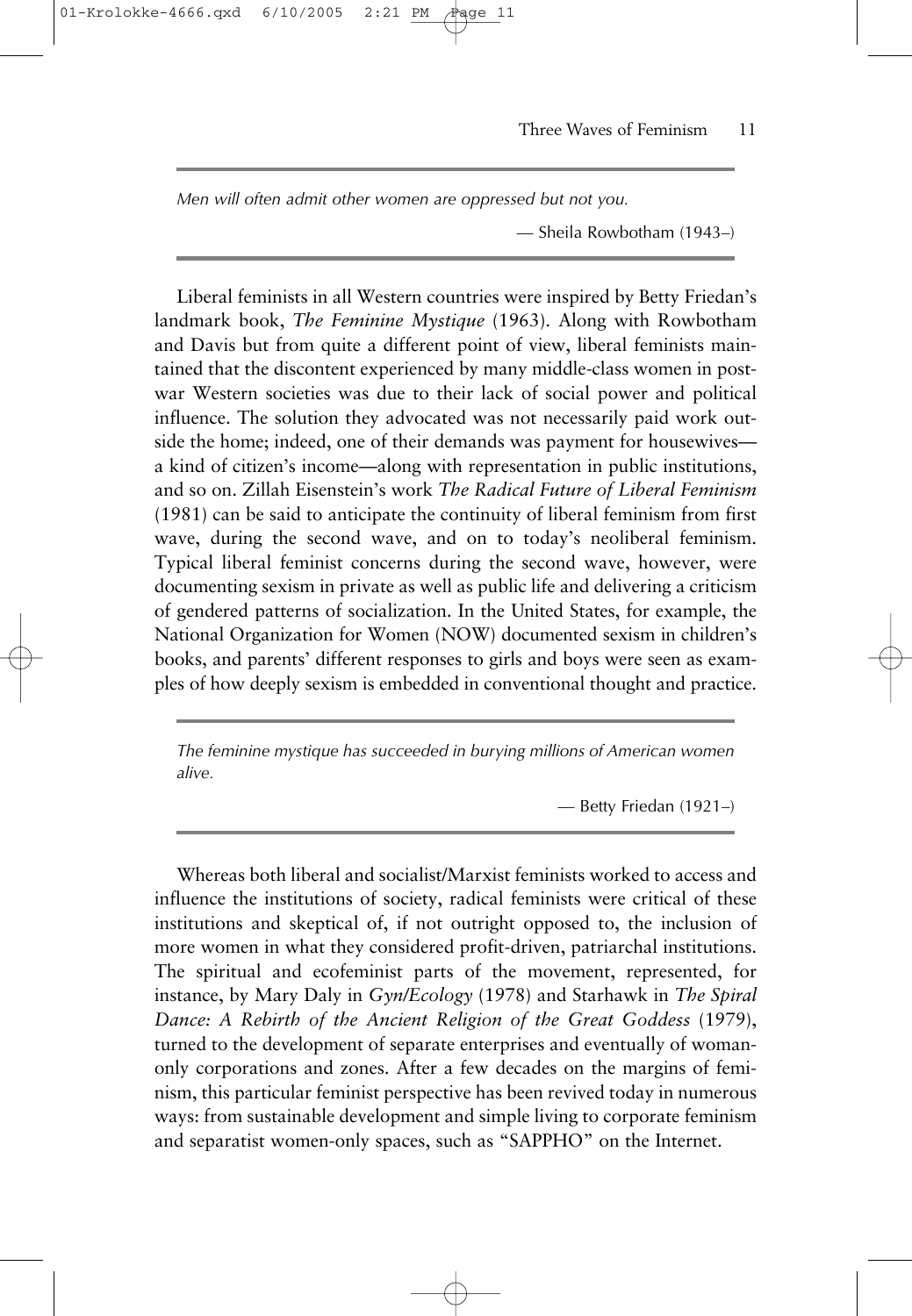*We've begun to raise our daughters more like our sons . . . but few have the courage to raise our sons more like our daughters.*

— Gloria Steinem (1934–)

The conflict between integration and separation signaled a basic shift from an equity approach to a difference approach. During the 1980s, this new framework grew into "difference second-wave feminism," outlined on a theoretical level by Nancy Hartsock (1983) in her paradigmatic article "The Feminist Standpoint" and a range of subsequent works. "Standpoint feminism" articulated a specifically feminist theory and practice that expanded the criticism of capitalism and patriarchy with a more complex analysis of postwar welfare societies and their consequences for women on different levels and in different situations, as we shall return to in Chapters 2 and 5. Nancy Chodorow and Carol Gilligan turned to a more woman-friendly psychoanalytic theory in order to highlight women's productive capacities in terms of motherhood and caretaking, in works such as *The Reproduction of Mothering* (Chodorow, 1978) and *In a Different Voice* (Gilligan, 1982). These competencies, neglected by both liberal and socialist feminists and derided by early radical feminists, were now reevaluated and understood as sources of knowledge, know-how, and empowerment. This particular version of difference feminism again led to the thesis of the dual spheres, gender as culture, and communication and the "genderlects" (see Chapter 5).

*Courage is the key to the revelatory power of the feminist revolution.*

— Mary Daly (1928–)

The need to address the differences among women simultaneously promoted the theory of different standpoints and the divergences between them. As a consequence, difference feminism gradually grew into what is now often referred to as "identity politics." Identity second-wave feminism was marked by a growing criticism from Black, working-class, and lesbian feminists, outlined by, among others, bell hooks in *Ain't I A Woman? Black Woman and Feminism* (1981) and Trinh T. Minh-ha in *Woman, Native, Other: Writing Postcoloniality and Feminism* (1989). In the context of the complex power relations of a postcolonial but still imperial and capitalist world, they questioned what they saw as a predominantly White, middle-class, and heterosexual feminist agenda and raised the issue of a differentiated-identity politics,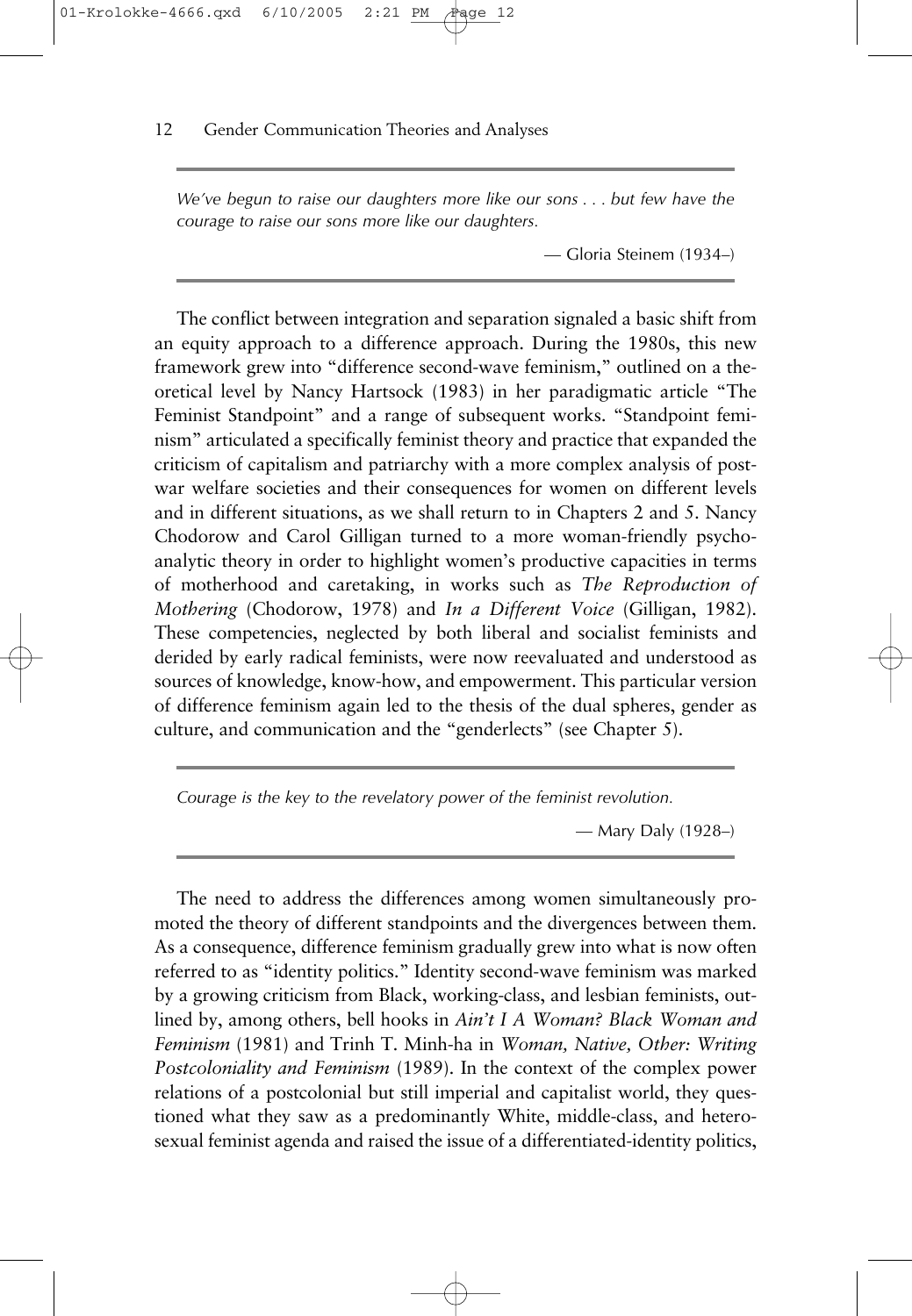based on the contingent and diversified but no less decisive intersections of gender, class, race/ethnicity, and sexuality. Identity feminism, in turn, inspired a new interest in women's lives and voices, which was at once more empirical and historical, and more mythical and spiritual. This has been known as "gyno-criticism," a method first developed by Elaine Showalter in *A Literature of Their Own* (1977), or as "womanism," in an African American context introduced by the author Alice Walker *In Search of Our Mothers' Gardens: Womanist Prose* (1983). The method signaled, on one hand, a search for authenticity and continuity in women's cultures and, on the other, an interest in understanding differences among women as constitutive. The method was further developed by Patricia Hill Collins, who argued in *Black Feminist Thought: Knowledge, Consciousness, and the Politics of Empowerment* (1990) that it is necessary to expand the analysis from merely describing the similarities and differences that distinguish the different systems of oppression according to gender, class, and race—to focusing on how they are interlocked. Assuming that each system needs the others in order to function, this discussion stimulated a distinct theoretical stance, which we shall return to in Chapters 2 and 5.

01-Krolokke-4666.qxd 6/10/2005

*Black women have not historically stood in the pulpit, but that doesn't undermine the fact that they built the churches and maintain the pulpits.*

— Maya Angelou (1928–)

In the United States, Black feminists voiced their concerns in organizations such as Black Women Organized for Action (BWOA) and the National Black Feminist Organization (NBFO), which both worked to bring gender and race into the national consciousness and addressed issues of poverty, health, and welfare as described by Valerie Smith in *Not Just Race, Not Just Gender: Black Feminist Readings* (1998). However, Black feminism also tended to diversify into different standpoints and identities. Women of color and third-world women, like Trinh T. Minh-ha, now spoke of themselves as the "other Others" and "inappropriated others." Gayatri Spivak's *In Other Worlds: Essays in Cultural Politics* (1987) further criticized Western feminism for speaking naively on behalf of third-world women. She elaborated on the notion of "strategic essentialism" and raised the question of the difficulty associated with translation between different groups of women, their vocabulary, and voice.

In the European context, identity feminism took an apparently different direction with what is now known as *l'écriture féminine,* articulated by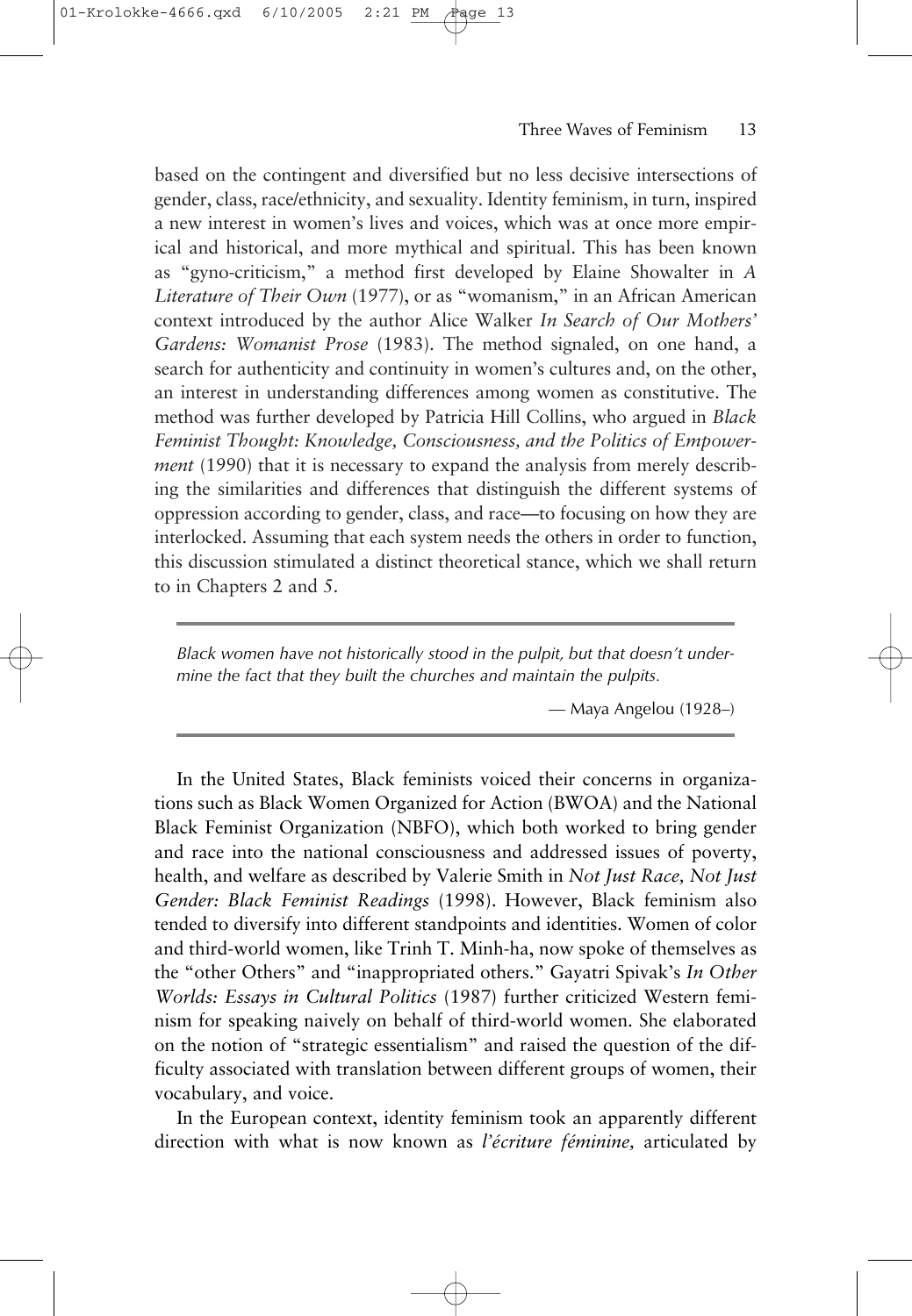authors Hélène Cixous, Luce Irigaray, and Julia Kristeva and introduced to the United States by editors Elaine Marks and Isabelle de Courtivron in *New French Feminisms* (1981). French feminists explored Western universalism and its paradoxical articulation through dualisms such as mind/body, man/woman, and White/Black and their hierarchical ordering, in which one element is not only *different from* but also *less than* the other. Developing a thesis of the "phallogocentrism" of Western thinking, they argued that it constitutes the very foundation of (Western) language(s) through a binary logic that makes the phallus the master sign and the father the origin of symbolic law. Consequently, French feminists pled for a deconstructive feminine writing and pursued the idea of the revolutionary potential of women's bodies as the productive site of multiple desires, a plenitude of *jouissance,* and thereby another semiotic logic. In her dissertation *Spéculum de l'autre femme* (1974/1985a), Irigaray took the criticism of phallogocentrism a step further and maintained that Western thinking in fact posits "man" as the "one and only" (both mind and body/matter) and "woman" not as the opposite and negative (body/matter), but rather entirely outside of civilization/language. Her point was therefore that the project for women/feminists is not and cannot be to identify with difference (such as body/matter), and she warned against the tendency to highlight an alternate desire/logic.

Irigaray's line of thought provides us with the intellectual tools necessary to grasp the dilemmas of difference feminism and identity politics. With Irigaray, we can claim that difference feminism perpetuates the dilemmas of Western universalism and its paradoxical attributions to "particularism" in terms of the implied other, which guarantees the "one and only." Gay rights activists, for example, paradoxically perpetuate the notion of heterosexuality as the norm when they attempt to secure more rights for homosexuals. Radically stated, identity politics unintentionally supports a hegemonic concept of woman (as Western, White, heterosexual, etc.). The dilemma is exacerbated, moreover, because difference feminism claims that sexual difference is universal, though in its particular manifestation as gender also historical and social and therefore both contextual and changeable. The distinction between sex and gender, emphasized by second-wave feminists, provides a sociological or cultural explanation, which at first seems to solve the dilemma between sameness and difference but does not entirely answer questions related to the sexed body, as well as differences among women. The difference argument has also tended to oscillate between positive difference as inherent in women (be it biological or sociological) and negative difference as relative (be it biological or sociological) to subordination. This line of the argument crisscrosses the sex-gender distinction and is obviously neither intellectually nor politically valid. Irigaray helps us open a door to a different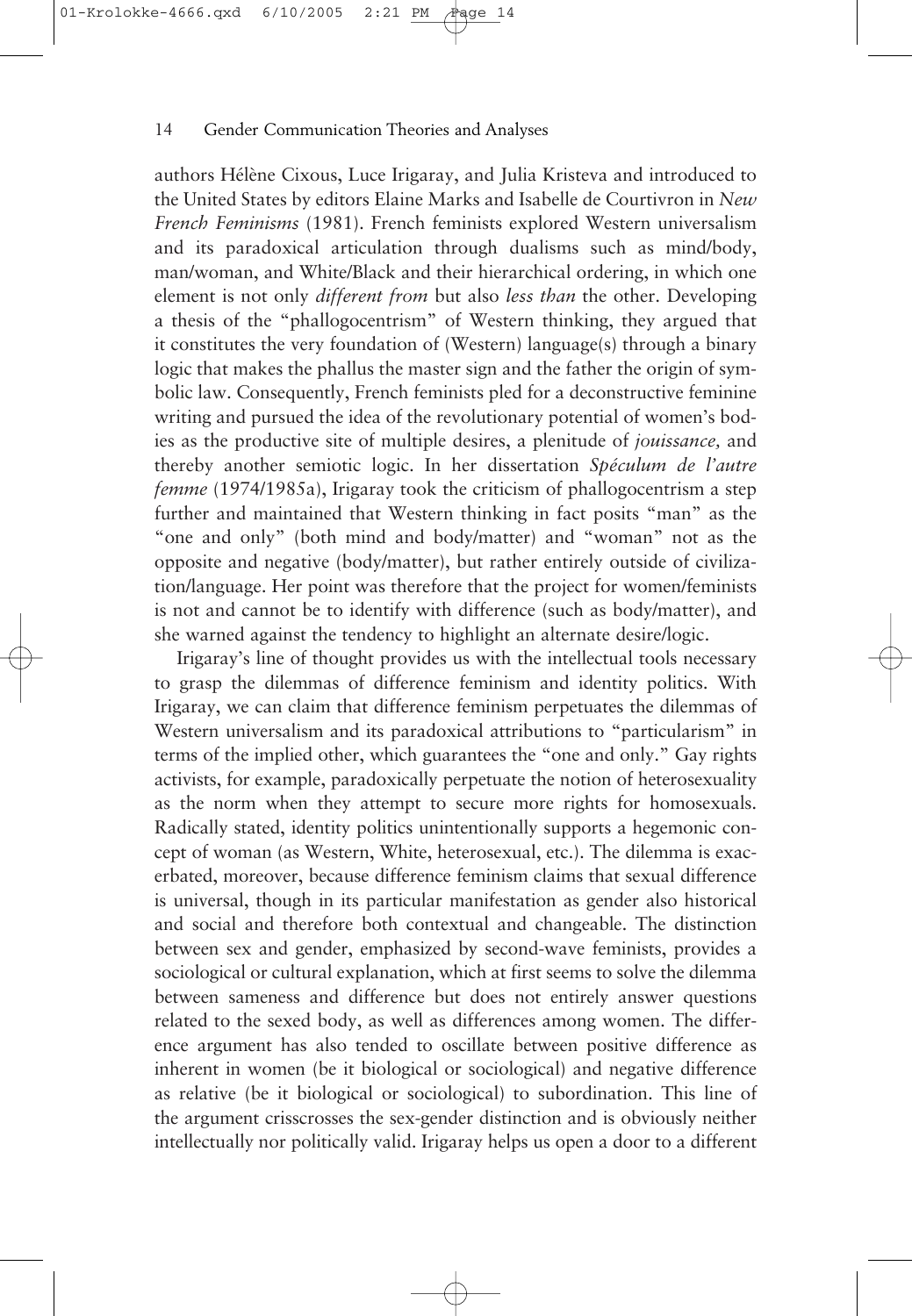Second-wave feminism is not one, but many. As expressed by feminist communication scholar Julia Wood (1994), the question may not be whether you are a feminist, but which kind of feminist you are (p. 106). This question is multiplied by the emergence of third-wave feminism. But before we turn to emergent feminisms, let us conclude that second-wave feminisms have been highly theoretical and consequently have had strong affiliations with the academy. Starting in the 1970s, second-wave feminisms have generated an explosion of research and teaching on women's issues, which has now grown into a diverse disciplinary field of women's, gender, or feminist studies. While first- and second-wave academic feminisms are embedded in structuralism (Chapter 2), the concept of difference and identity feminism is rooted in standpoint theory (Chapter 2) and the methodology of critical discourse analysis (Chapter 3). Difference and identity feminism has influenced communication scholarship through the concepts of cultural feminism and gendered communication styles or "genderlects," which are explored further in Chapter 5.

### **The Third Feminist Wave: Transversal Politics**

*Cyber Grrls Get On-Line!*

01-Krolokke-4666.qxd 6/10/2005

— "Internet Tour," by Karen McNaughton (1997)

Lipstick feminism, girlie feminism, riot grrl feminism, cybergrrl feminism, transfeminism, or just grrl feminism—feminism is alive and kicking. Born with the privileges that first- and second-wave feminists fought for, thirdwave feminists generally see themselves as capable, strong, and assertive social agents: "The Third Wave is buoyed by the confidence of having more opportunities and less sexism" (Baumgardner & Richards, 2000, p. 83). Young feminists now reclaim the term "girl" in a bid to attract another generation, while engaging in a new, more self-assertive—even aggressive—but also more playful and less pompous kind of feminism. They declare, in the words of Karen McNaughton (1997), "And yes that's G.r.r.l.s which is, in our case, cyber-lingo for Great-Girls. Grrl is also a young at heart thing and not limited to the under 18s."

Karen McNaughton is only one of many who have been empowered by the new grrl rhetoric, which originated among girls-only punk bands such as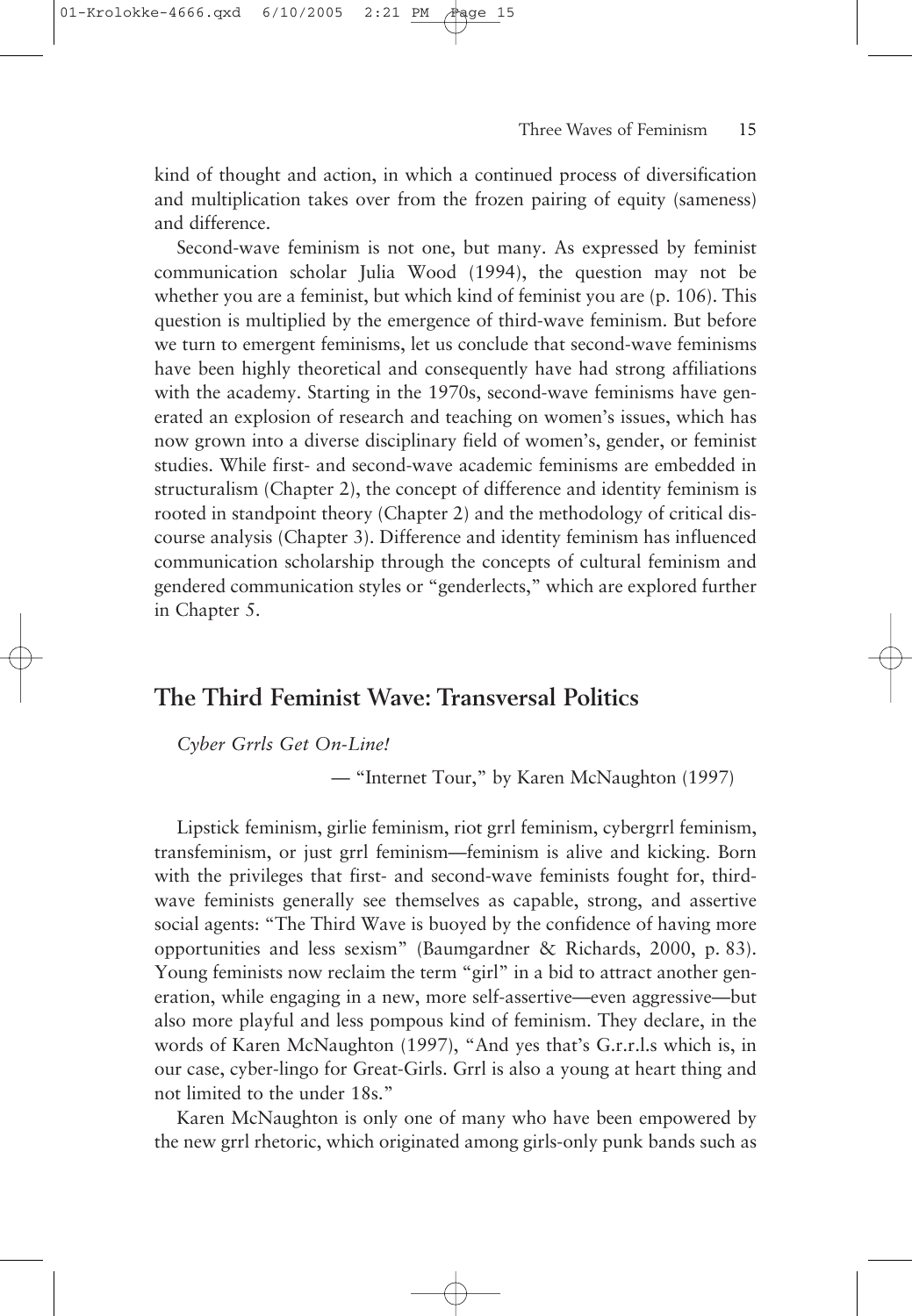Bikini Kill and Brat Mobile in the United States in the early 1990s. In their manifesto-like recording "Revolution Girl-Style Now" (1990), Bikini Kill celebrated the self-reliance and acting out of prepubescent girls and mixed the feminist strategy of empowerment with the avant-garde or punk strategy of D.I.Y.: "Do It Yourself." This message was soon absorbed by a growing number of "riot grrl" groups all over the United States and Europe and further spread by "fanzines" and net-based "e-zines." Some riot grrls made the new information technologies the primary point of departure for their activism and as cybergrrls or Netgrrls introduced them to other girls and women in books such as *The Cyberpunk Handbook* (1995), *Friendly Grrls Guide to the Internet–Introduction* (1996), and *Cybergrrl! A Woman's Guide to the World Wide Web* (1998). The movement has simultaneously criticized sexist language, appropriated derogatory terms for girls and women, and invented new self-celebrating words and forms of communication. As such, third-wave feminists have followed in the footprints of groups like Queer Nation and Niggers With Attitude by deploying a kind of linguistic jiujitsu against their enemies. Instead of condemning the stereotypes used against them, they exaggerate them, beginning with the very word *girl* (Chideya, Rossi, & Hannah, 1992).

*For girls to pick up guitars and scream their heads off in a totally oppressive, fucked up, male dominated culture is to seize power . . . we recognize this as a political act.*

— Tobi Vail, Bikini Kill

Third-wave feminists are motivated by the need to develop a feminist theory and politics that honor contradictory experiences and deconstruct categorical thinking. In *To Be Real: Telling the Truth and Changing the Face of Feminism* (1995), editor Rebecca Walker described the difficulty that younger feminists experience when forced to think in categories, which divide people into "Us" and "Them," or when forced to inhabit particular identities as women or feminists (p. xxxiii). Walker claimed that this is not because they lack knowledge of feminist history or because of the media's horrific one-sided portrayal of feminism. Quite to the contrary, younger feminists honor the work of earlier feminists while criticizing earlier feminisms, and they strive to bridge contradictions that they experience in their own lives. They embrace ambiguity rather than certainty, engage in multiple positions, and practice a strategy of inclusion and exploration (p. xxxiii). Meanwhile, they propose a different politics, one that challenges notions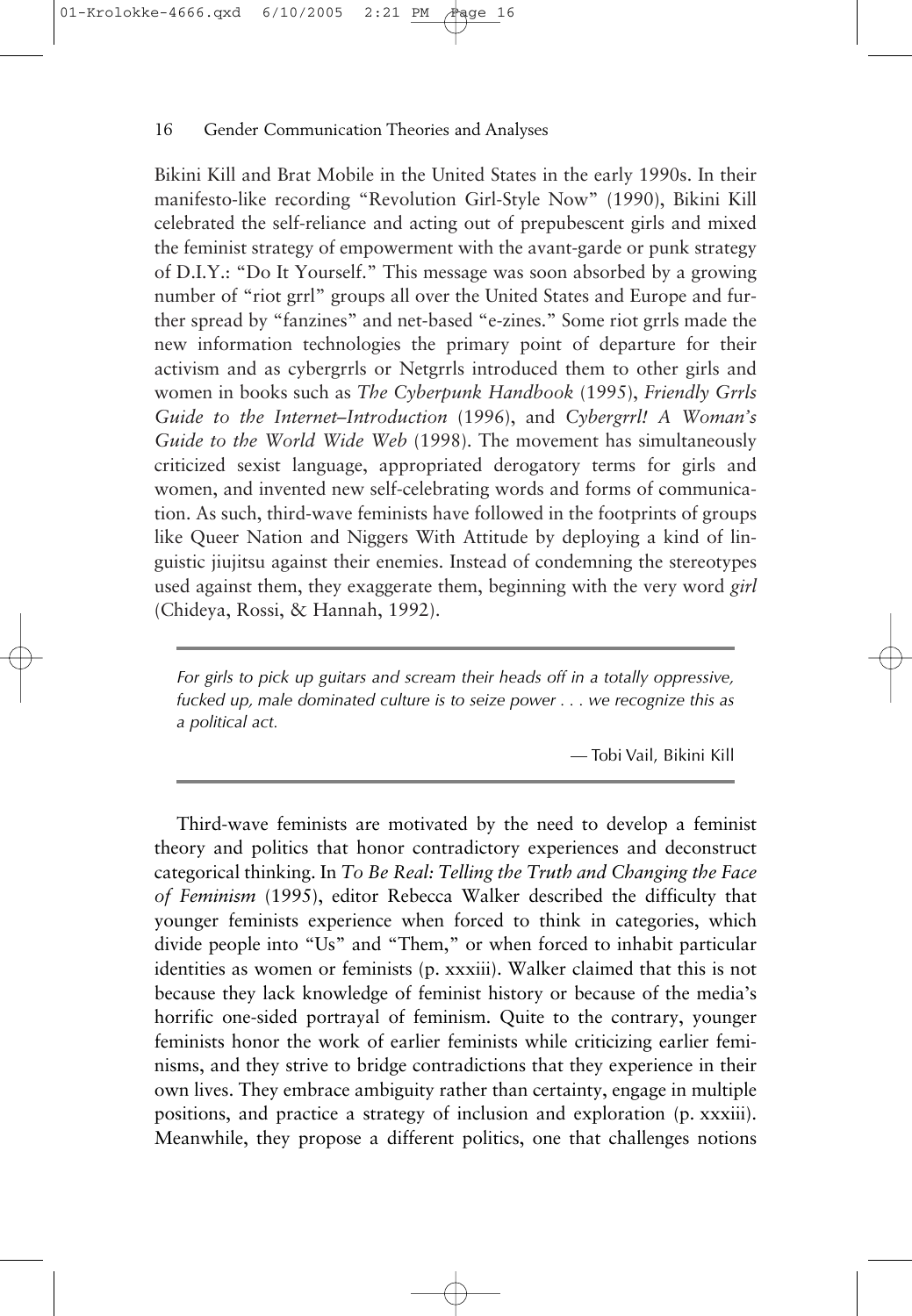of universal womanhood and articulates ways in which groups of women confront complex intersections of gender, sexuality, race, class, and agerelated concerns. One of the many contributors in *To Be Real,* Eisa Davis, has called for "organic laughter" and "organized confusion" that will turn all the old "isms" into sitcoms, reminding us how far feminism has come (Walker, 1995, p. 138).

*I am not a pretty girl, that's not what I do.*

— Ani DiFranco, musician

Third-wave feminism is also inspired by and bound to a generation of the new global world order characterized by the fall of communism, new threats of religious and ethnic fundamentalism, and the dual risks and promises of new info- and biotechnologies. A common American term for third-wave feminism is "grrl feminism," and in Europe it is known as "new feminism." This new "new" feminism is characterized by local, national, and transnational activism, in areas such as violence against women, trafficking, body surgery, self-mutilation, and the overall "pornofication" of the media. While concerned with new threats to women's rights in the wake of the new global world order, it criticizes earlier feminist waves for presenting universal answers or definitions of womanhood and for developing their particular interests into somewhat static identity politics.

*I live by my own standards. I am my own judge and jury. I refuse to look/do/say whatever it is I'm supposed to. I may burn bridges, but I don't want to go back there anyway.*

— Bilyana Vujick, DIY Feminism

In itself diverse and chaotic, third-wave feminism is consequently not one, but many. The common denominator is the will to redefine feminism by bringing together an interest in traditional and even stereotypically feminine issues, while remaining critical of both narratives of true femaleness, of victimization and liberation. They flaunt their femininity and seek to reclaim formerly derogatory labels such as "slut" and "bitch," while stubbornly venturing into male-dominated spaces with third-wave confidence to claim positions of power: We—the new feminists—embrace power, said new feminist Natasha Walter in *The New Feminism* (1998). Third-wave feminists want to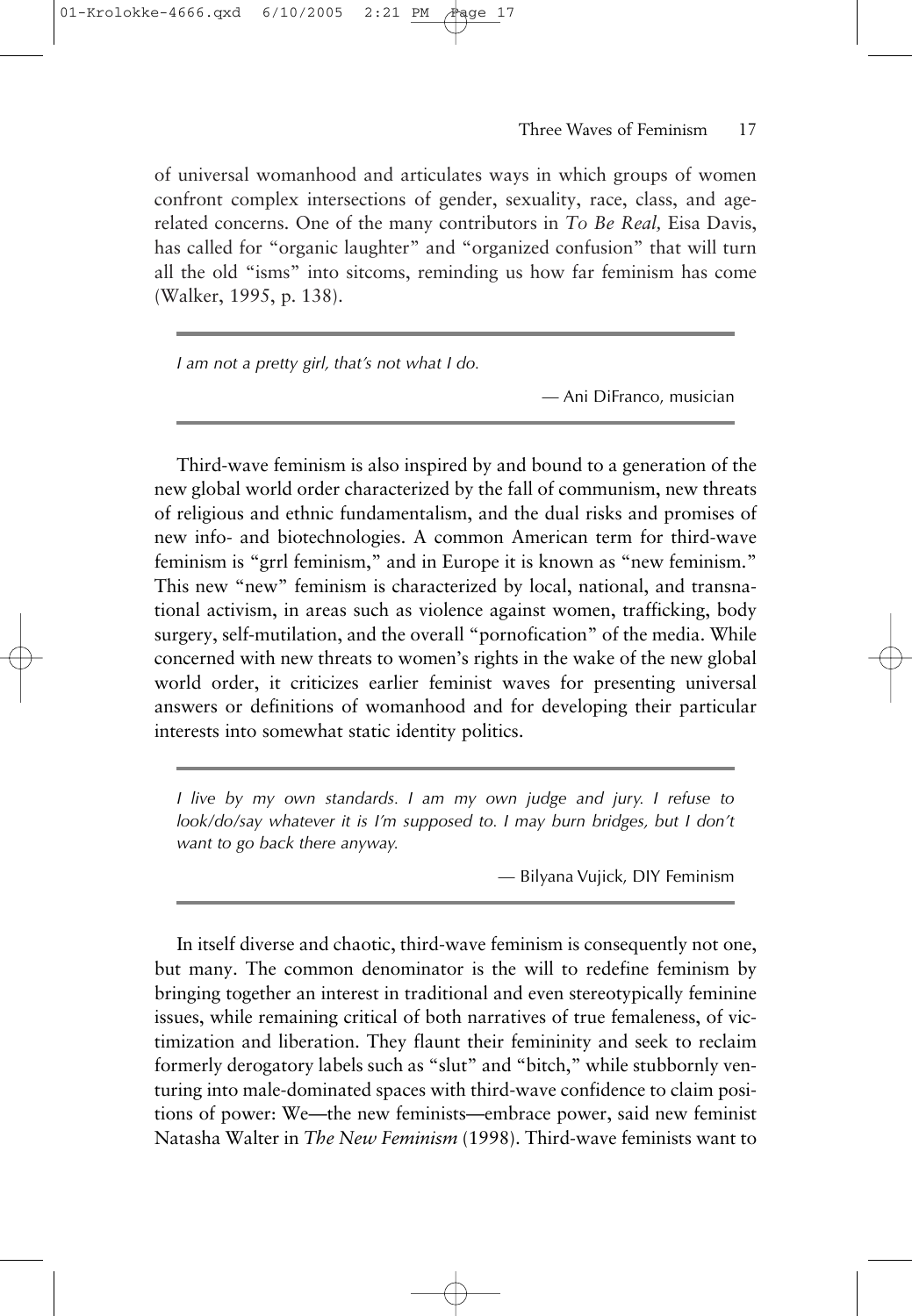avoid stepping into mutually oppressive static categories, and they call for acceptance of a chaotic world, while simultaneously embracing ambiguity and forming new alliances. Thus, third-wave feminisms are defined not by common theoretical and political standpoint(s), but rather by the use of performance, mimicry, and subversion as rhetorical strategies.

*I won't stop talking. I'm a grrrl you have no control over. There is not a gag big enough to handle this mouth.*

— Kathleen Hannah, Bikini Kill

Gender theorist Judith Butler signaled this paradigmatic feminist shift in her books *Gender Trouble* (1990) and *Bodies That Matter* (1993). She fueled new emergent movements such as queer and transgender politics, which take an interest in the intersections of gender and sexuality and helped articulate "performance third-wave feminism" as a theoretical framework of the politics of transgression. Central to this perspective is the understanding of gender as a discursive practice that is both a hegemonic, social matrix and a "performative gesture" with the power to disturb the chain of social repetition and open up new realities. Focus rests on the sustained tension between structure and agency, spelled out as a tension between performance and performativity, in order to overcome the split between society and subject and to situate the possibilities and means of agency and change. The possibilities for change are found in the "fissures" of deferral and displacement that destabilize claims not only of identity but also of truth and "the real" (Butler, 1990). Of immense importance to feminism, however, is that the approach further destabilizes the distinction between the social and the material, discourse and body, and, not least, sex and gender. These conceptual pairs are now seen as inextricably linked discursive practices, anchored in the heterosexual matrix, which is now being challenged (Butler, 1993; to be developed in Chapters 2 and 6).

Another significant perspective that has contributed to third-wave feminism is Donna Haraway's (1987/1991) "cyborg," which has also inspired the development of cyberfeminism. What makes this perspective unique is Haraway's appropriation of technology and her posthuman acknowledgment of the interaction between humans and nonhumans, which blurs the distinctions between humans, animals, and machines. Moreover, like Butler, Haraway does not operate with an essential division between society and subject, structure and agency, materiality and sociality, or flesh and soul.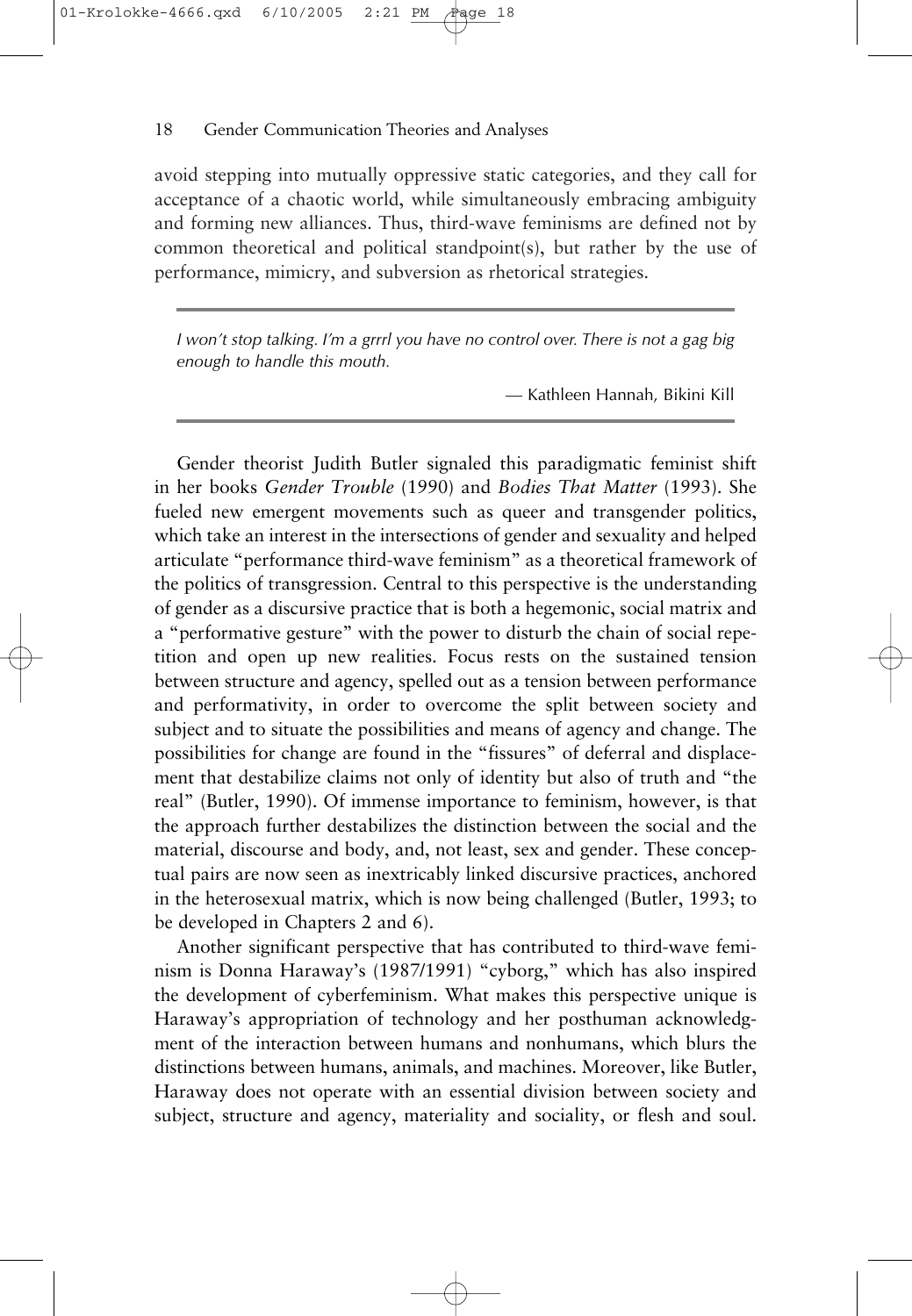In keeping with poststructuralist thought (Chapter 2), she has underscored the arbitrariness of such classifications and the continuous flow between supposedly "natural" categories, locations, and positions. The potential for feminism, in Haraway's thinking, is great and is still being explored by a range of feminist thinkers, to whom we shall return to in Chapters 2 and 6.

*Yr a big grrrl now; you've got NO REASON NOT TO FIGHT!!!*

— Bikini Kill

Third-wave feminism is tied up with the effects of globalization and the complex redistribution of power, which challenge feminist theory and politics. It also mirrors the diversification of women's interests and perspectives and the breakdown of master stories of oppression and liberation. For example, postcolonial, third-wave feminism is concerned with establishing a new critical global perspective and creating alliances between Black, diasporic, and subaltern feminisms, whereas queer theory and politics create a platform for what has now split into the lesbian, gay, bi-, and transsexual and transgender movements. Queer and transgender feminists attack what they see as the crux of the problem: heteronormativity. They call for recognition of queers: not only gays and lesbians but also drag queens, drag kings, transsexuals, masculine women, and feminine men (Halberstam, 1998). Emi Koyama (2003) summarized some of these concerns in "The Transfeminist Manifesto." Here, the primary principles of transfeminism are defined as the right (a) to define one's own identity and to expect society to respect it and (b) to make decisions regarding one's own body (Koyama, 2003, pp. 245–247). Transfeminists believe that individuals should be given the freedom to construct their own gender identities as they see fit and that neither the medical establishment nor cultural institutions at large should intervene. Finally, they resist essentialist notions of identity in particular.

*Do women have to be naked to get into the Met. Museum? Less than 5% of the artists in the Modern Art sections are women, but 85% of the nudes are female.*

— Guerrilla Girls

According to the postsocialist scholar Nancy Fraser (1997), the challenges to third-wave feminism are great. She has argued that in order to avoid the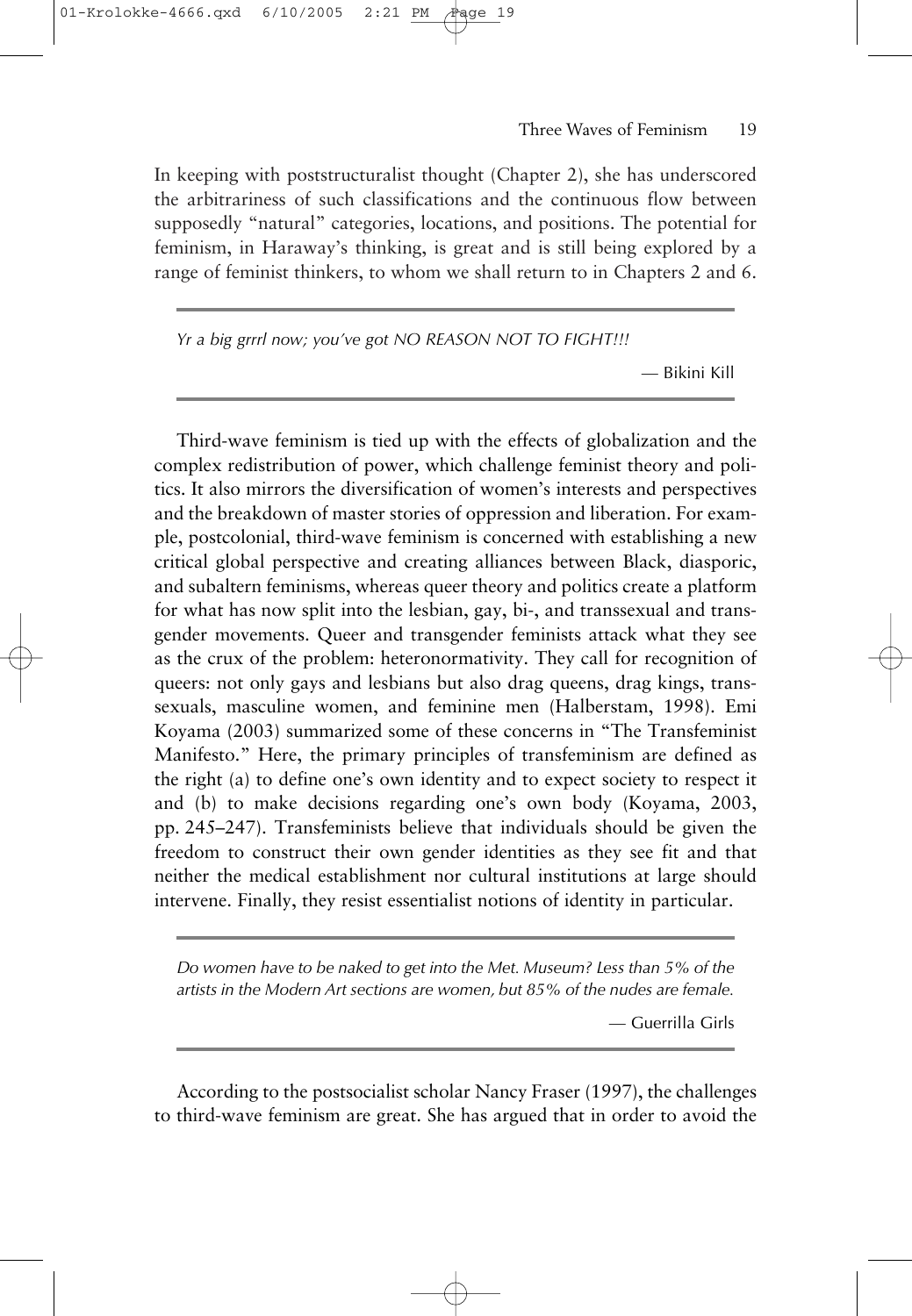pitfalls of identity politics, it is necessary to introduce a concept of justice that simultaneously acknowledges and counters the claims of difference. Thus, Fraser has suggested that claims of difference should be treated partly as a question of recognition within the context of civic society and partly as a matter of redistribution within the framework of the state and the public sphere. Her aim is to reframe universalism in order to promote a new combination of, on one hand, local (singular and situated) social claims, and, on the other, the will and ability to expose universalism to a "global" democracy. She thus has delivered an alternative to the "old" universalism, which sanctioned the particularism inherent in identity politics, claiming that in the new democracy, everyone must acknowledge the particularity of the position from which they speak, instead of claiming rights as absolute and given.

*It's possible to have a push-up bra and a brain at the same time.*

— Pinkfloor

An interesting and important contribution to third-wave feminist thinking is the notion of "transversal politics." Nira Yuval-Davis, the author of *Gender and Nation* (1997), who is herself a British Jew, launched this notion, which is based on the possibility of dialogue between women across national, ethnic, and religious boundaries. Theoretically, her work has been inspired by Gayatri Spivak's theory of strategic essentialism and Patricia Hill Collins's theory of the partiality of standpoints and of situated and unfinished knowledge. Yuval-Davis has also been inspired by the politics of feminist activist groups such as the London-based Women Against Fundamentalism (WAF), which includes Christians Jews, Muslims, Sikhs, Hindus, and others, and the Bologna feminists, who work with women from groups in conflict, such as Serbs and Croats or Palestinian and Israeli Jewish women. What defines transversal politics is not only the fact that differences in nationality, ethnicity, or religion—and hence in agenda—are recognized but also that a commitment to listen and participate in a dialogue is required. Yuval-Davis has qualified these methods as "pivotal," because they encourage participants to participate in a process of "rooting" and "shifting" and thus to explore different positions, engage in different negotiations, and eventually join different alliances.

The idea is that each participant in the dialogue brings with her a rooting in her own membership and identity, but at the same time tries to shift in order to engage in exchange with women who have different membership and identity. (Yuval-Davis, 1997, pp. 130–131)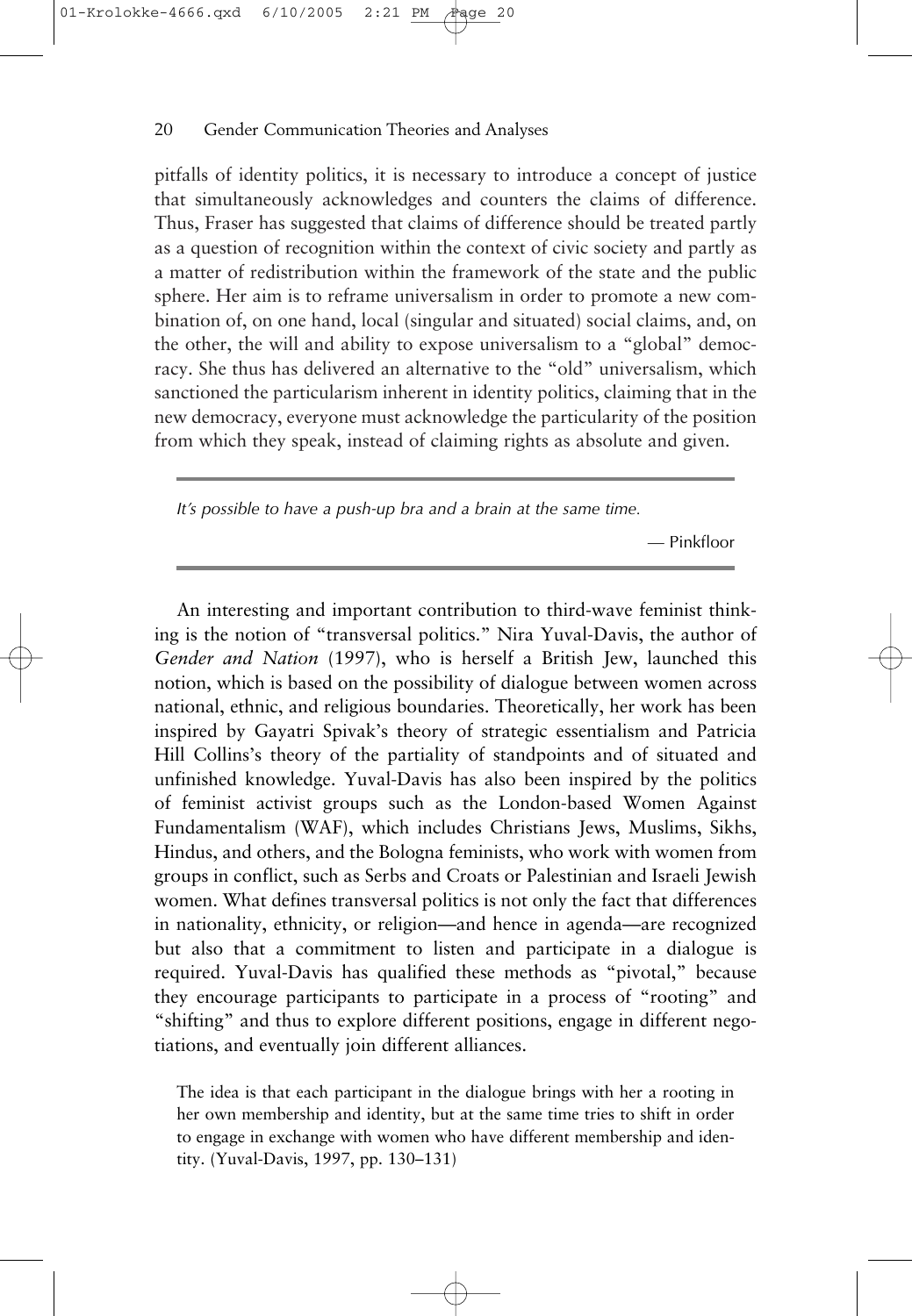Participants are encouraged to position themselves as women with particular national, ethnic, or religious roots, while also shifting to other ways of thinking, being, and practicing in order to realize the partiality of their own positions and to identify possible common stands and interests.

Aligning herself with Bolognese feminists, Yuval-Davis (1997) called this form of dialogue "transversalism," as opposed to both universalism and particularism, which are inherent in liberal and radical feminism, and also to the political naïveté of the rainbow coalitions of the 1980s or the "Million Man March" to Washington, D.C., in the 1990s. It is crucial here that the boundaries of the groupings are determined not by a notion of essential difference, which leads to a particular standpoint, but by a political reality of partiality, which provides for diverse and provisional alliances (Yuval-Davis, 1997, p. 129).

*When it's being used as an insult, "bitch" is most often hurled at women who speak their minds, who have opinions and don't shy away from expressing them. If being an outspoken woman means being a bitch, we'll take that as a compliment, thanks.*

— Bitch Magazine

In combination, third-wave feminism constitutes a significant move in both theory and politics toward the "performance turn" we introduced earlier. The performance turn marks a move away from thinking and acting in terms of systems, structures, fixed power relations, and thereby also "suppression" toward highlighting the complexities, contingencies, and challenges of power and the diverse means and goals of agency. Embedded in the scientific paradigm shift from structuralism to poststructuralism, the performance turn is connected to a broader intellectual transformation. In this context, we shall introduce you to performance, cyborg, and transfeminist theory (Chapter 2), to the methodology of poststructuralist and transversal discourse analysis (Chapter 3), and to examples of performance (Chapter 6) and transversity perspectives (Chapter 7). After this description, it is time for us to sum up and present you with a model of different feminisms and our own situatedness.

# **Our Own Situatedness: Transversity**

Each of the feminisms discussed in this chapter has played a crucial role in 20th- and 21st-century feminist theory and politics, and together they constitute a source of inspiration for future scenarios. We have described the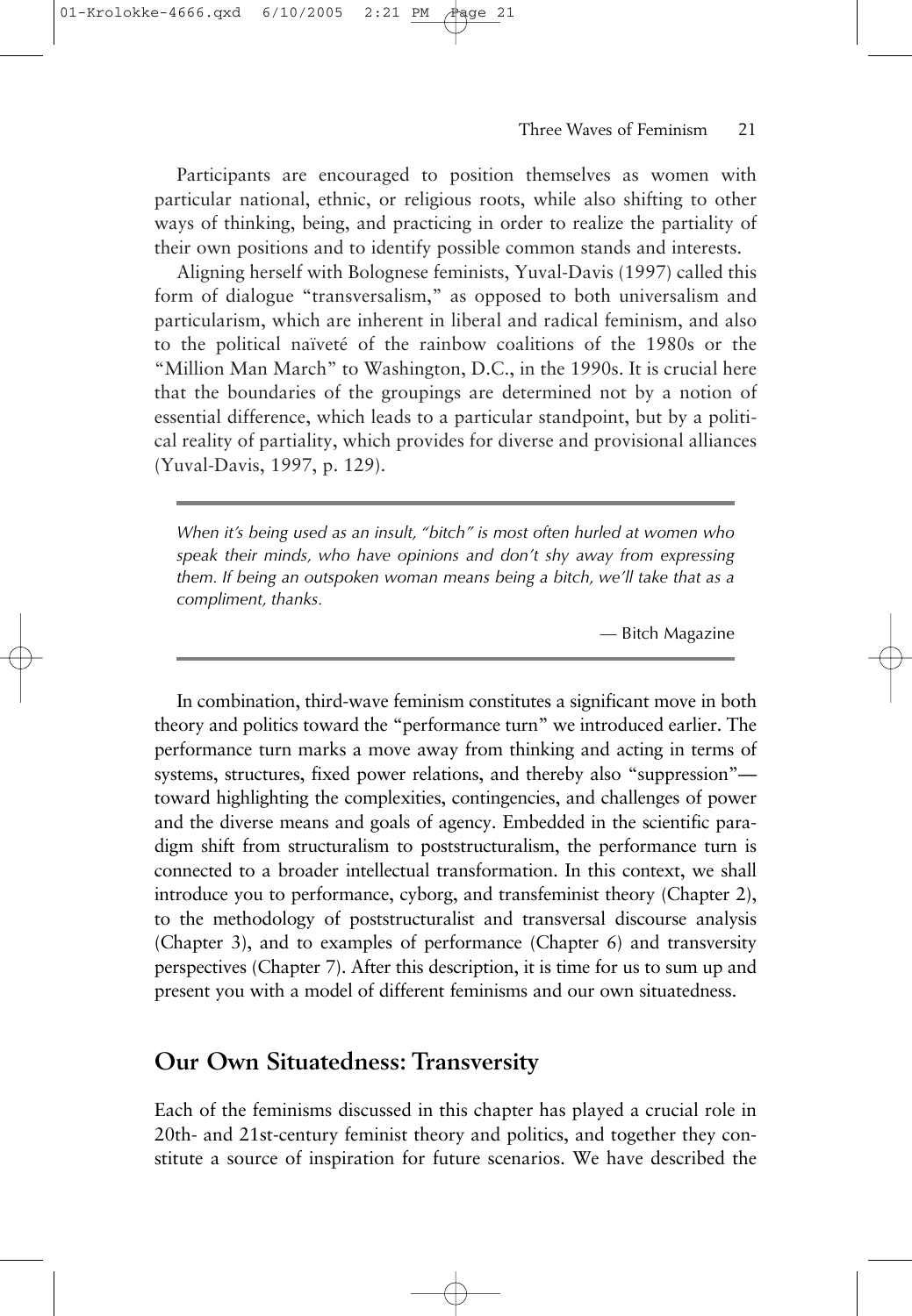basic exchange between feminism and Western philosophy that runs through these feminisms, and now we will sketch a cognitive map to be used for navigation in the chapters to come. It is both possible and useful to position them along the lines of "x," Equity and Difference, and "y," Universalism and Particularism.

As already stated, we do not wish to suggest that third-wave feminism returns to the first position, thus completing the circular movement around the quadrant. Rather, third-wave feminisms break the system, positioning themselves for a transversal theory and politics of diversity and multiplicity, which we simply call "transversity." In this position, we see a potential for breaking up the "cannibalistic" reasoning of Western thought, in which



Figure 1.1 Feminist Positions: From Equity to Transversity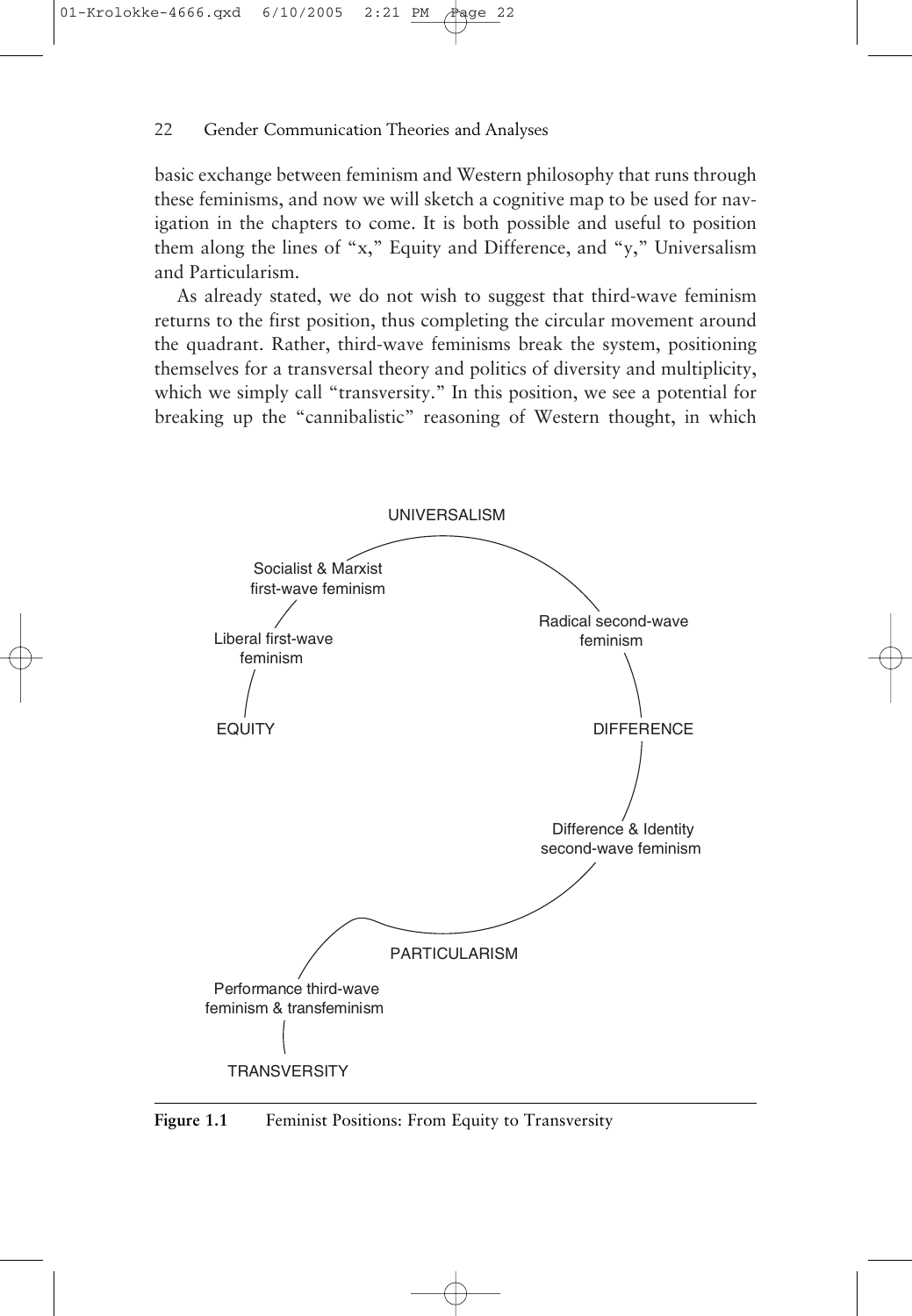01-Krolokke-4666.qxd 6/10/2005

difference is a prerequisite of equity, particularism of universalism, and every possible stand is thus "consumed" by the "one and only."

In continuation hereof, it would be appropriate to make our own positions clear: We are in awe of both first- and second-wave feminism. At the same time, we share an enthusiasm for the feminist concept of transversal politics that we call "transversity," and we are inspired by third-wave feminists' attempts to juggle complexity and ambiguity. To us, the concept of transversity presents feminists with a theoretical and practical means by which we, as differently situated women, can simultaneously acknowledge our diverse positions and work across national, ethnic, racial, and gender lines. Transversity commands respect for the diversity of both women and men, while simultaneously presenting us with a sophisticated theoretical framework within which to understand both the fragility of the ways gender is inscribed on bodies and the ways in which power is expressed, negotiated, and ever present in gendered practices. We are inspired by young women's expressions of feminism, which, on one hand, seem to repeat gender stereotypes and, on the other, mock them through mimicry and subversion. We share the desire to reclaim laughter in order to unfold, acknowledge, and appreciate differences and remind us that we are both different and similar. We believe that there is no position outside the social or outside power from which to approach questions of gender and communication. We all continuously take part in powerful constructions of gender when we perform in social life, and we cannot avoid the pitfalls of equity and difference. This logic is often broken with contrastive arguments of equality and difference, mixing the oppositional terms of equity/difference and equality/inequality. The consequence of such circular argumentation is that if you want equality, you cannot have difference. In this way, you cannot have a valid discussion of how the double pairings relate to each other. It demands constant effort to confront the powerful discourses that force us to prioritize the aims and means of our struggle. This struggle is hampered only by invalid argumentation, such as the above-mentioned pairing of equality and difference.

Finally, we wish to emphasize the fact that we are ourselves situated in Scandinavia, at a Danish university department in the Humanities, in the field of cultural and communication studies. One of us has spent more than 10 years in the United States; the other has only occasionally visited the United States and different parts of Europe. It is our hope that although we have chosen our references and examples from an Anglo-American context, our status as outsiders can provide an English-speaking public with new perspectives on gender and communication. Thus, we will direct attention to our own situatedness only where and when it seems productive.